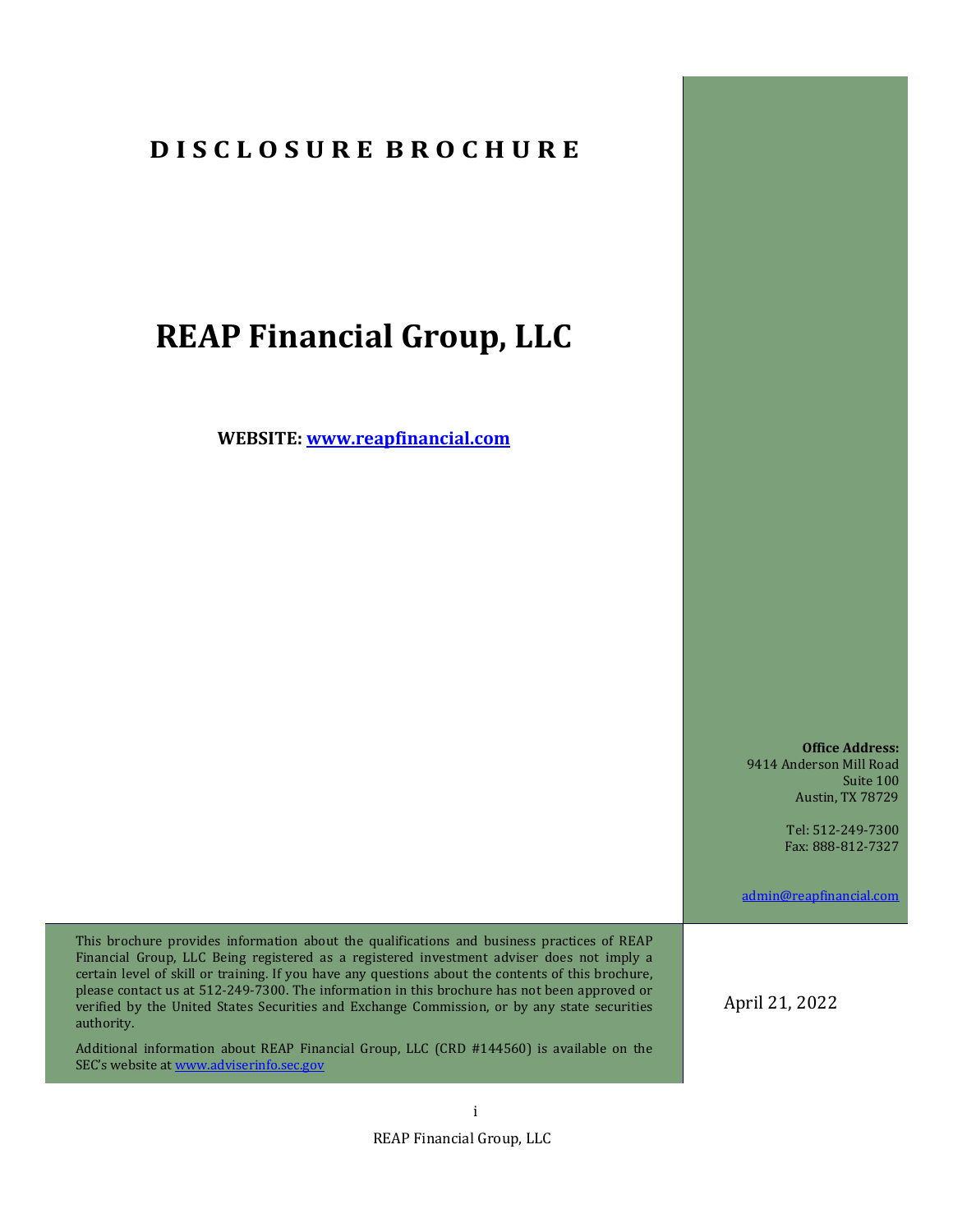## **Item 2: Material Changes**

## **Annual Update**

The Material Changes section of this brochure will be updated annually or when material changes occur since the previous release of the firm's Brochure.

## **Material Changes since the Last Update**

This Brochure dated April 21, 2022, represents the annual amendment to the firm Brochure. Since the filing of the firm's last annual update Brochure on April 15, 2021, subsequently amended August 10, 2021, October 26, 2021, and November 1, 2021, we have added information about an ownership interest that Chris Heerlein (a principal of the firm) now has in TruAdvice, LLC, an outside manager used by clients of the firm. The additional information includes detail regarding the nature of his ownership interest and the conflicts of interest the ownership creates. We have also made various other minor changes, but no other material changes were made.

## **Full Brochure Available**

This Firm Brochure being delivered is the complete brochure for the Firm.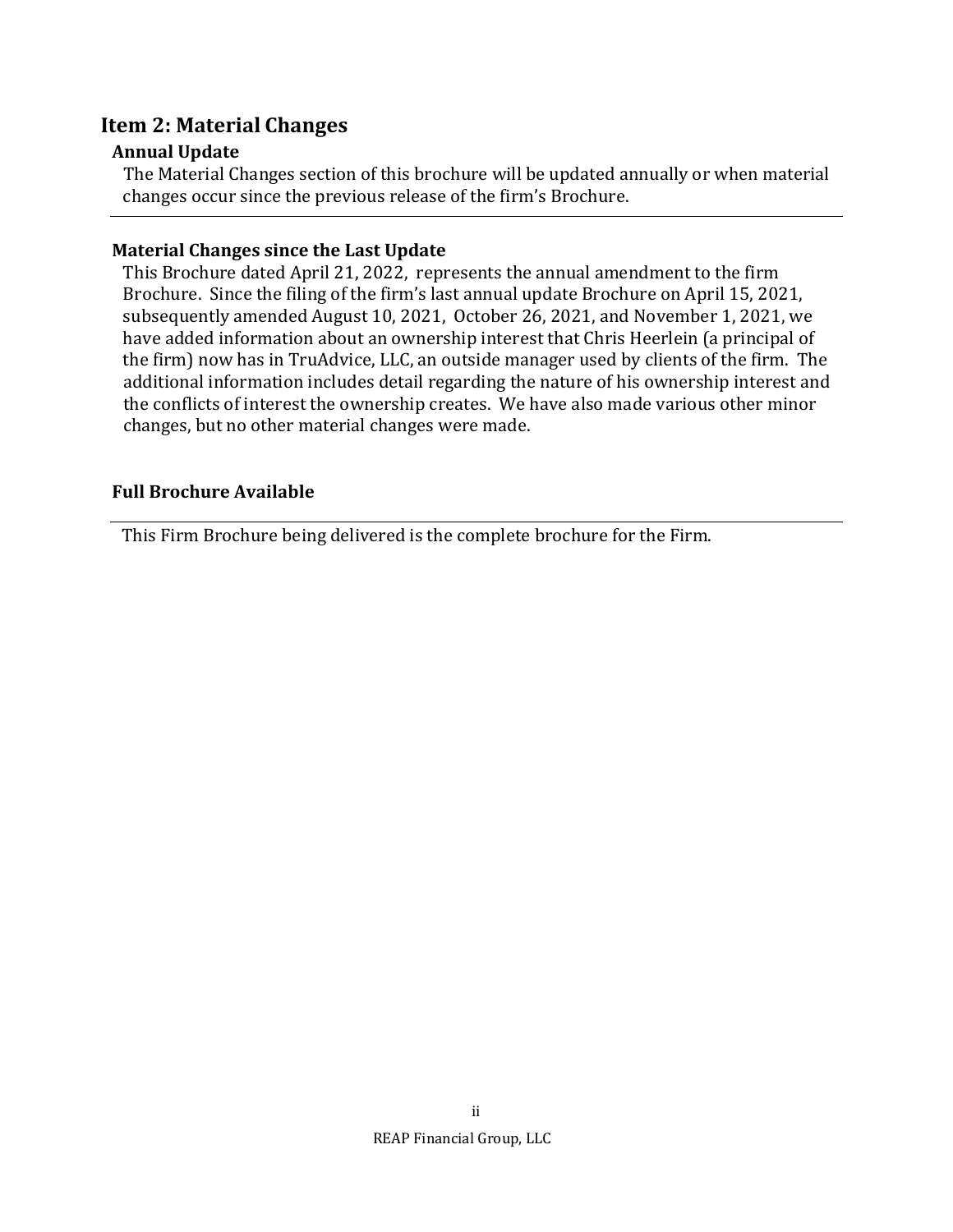# **Item 3: Table of Contents**

| <b>Item 1: Cover Page</b>                                                                          |  |
|----------------------------------------------------------------------------------------------------|--|
|                                                                                                    |  |
|                                                                                                    |  |
|                                                                                                    |  |
|                                                                                                    |  |
|                                                                                                    |  |
|                                                                                                    |  |
|                                                                                                    |  |
|                                                                                                    |  |
|                                                                                                    |  |
| 13. Item 11: Code of Ethics, Participation or Interest in Client Transactions and Personal Trading |  |
|                                                                                                    |  |
|                                                                                                    |  |
|                                                                                                    |  |
|                                                                                                    |  |
|                                                                                                    |  |
|                                                                                                    |  |
|                                                                                                    |  |
| <b>Brochure Supplements</b>                                                                        |  |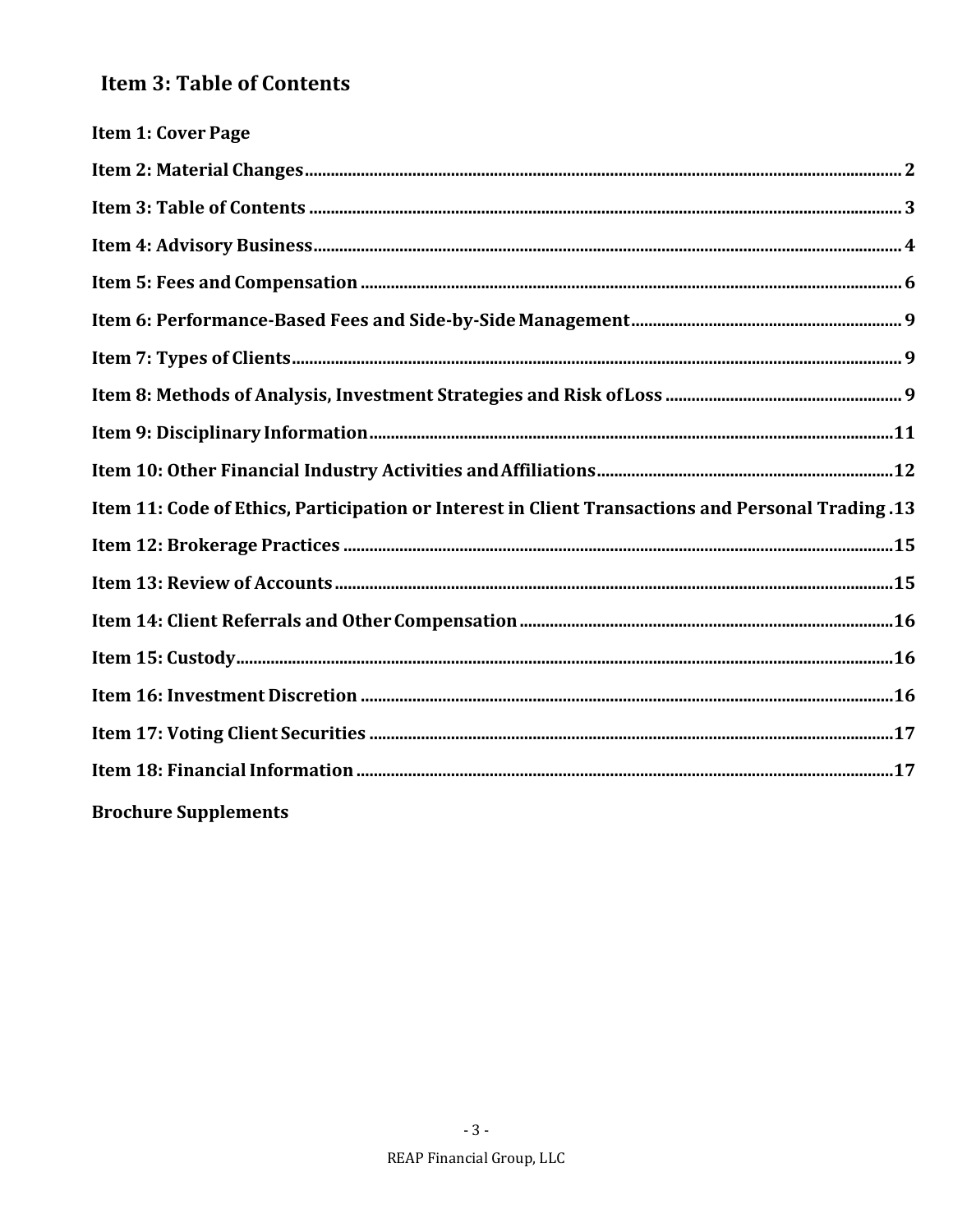## **Item 4: Advisory Business**

## **Firm Description**

REAP Financial Group, LLC is an SEC registered investment adviser located in Texas. The firm was formed in 2008. In 2018, REAP Financial Group, LLC reorganized by splitting its insurance business into a separate entity, REAP Insurance Group, LLC, with both entities being owned by a holding company, REAP Group, LLC. Currently, REAP Financial Group, LLC is owned by the holding company, REAP Group, LLC, which is owned by Sandra Newman, Hannah Heerlein, and Christopher Heerlein.

REAP Financial Group, LLC provides investment management, financial planning, and consulting services primarily to individuals and trusts. Advice is provided through consultation with the client which may include: assessment of financial objectives, identification of financial problems, cash flow management, tax planning, insurance review, investment management, education funding, retirement planning, and estate planning.

REAP Financial Group, LLC is a fee based financial planning and investment management firm. The firm's affiliate, REAP Insurance Group, LLC sells annuities, insurance, and other commissioned products.

Other professionals (e.g., lawyers, accountants, insurance agents, etc.) may be engaged directly by clients on an as-needed basis. Conflicts of interest which might exist will be disclosed to the client where applicable. See Item 10 below for additional information.

#### **Types of Advisory Services** ASSET MANAGEMENT

#### AE Wealth Management

REAP Financial Group, LLC offers discretionary management services utilizing AE Wealth Management, LLC ("AE Wealth") as a sub-advisor. AE Wealth is a Registered Investment Advisor registered with the Securities and Exchange Commission.

AE Wealth primarily utilizes model portfolios managed by AE Wealth as well as other model managers, portfolio managers, strategists, and third-party money managers that are available through AE Wealth's wealth management platform.

For engagement where AE Wealth functions as sub-advisor, AE Wealth will have the ability to select, hire and fire model managers without the prior consent of REAP or the client.

Additional information about AE Wealth can be found in AE Wealth's Form ADV Part 2 Disclosure Brochure which is available upon request.

#### **FTI FundChoice**

REAP Financial Group, LLC offers discretionary management services through a program sponsored by FTJ FundChoice ("FTJ"). The terms and conditions under which the client shall engage FTJ FundChoice shall be set forth in separate written agreements between

the client and REAP Financial Group, LLC and (2) the client and FTJ FundChoice. REAP Financial Group, LLC shall continue to render advisory services to the client relative to the ongoing monitoring and review of account performance, for which REAP Financial Group, LLC shall receive an annual advisory fee which is based upon a percentage of the market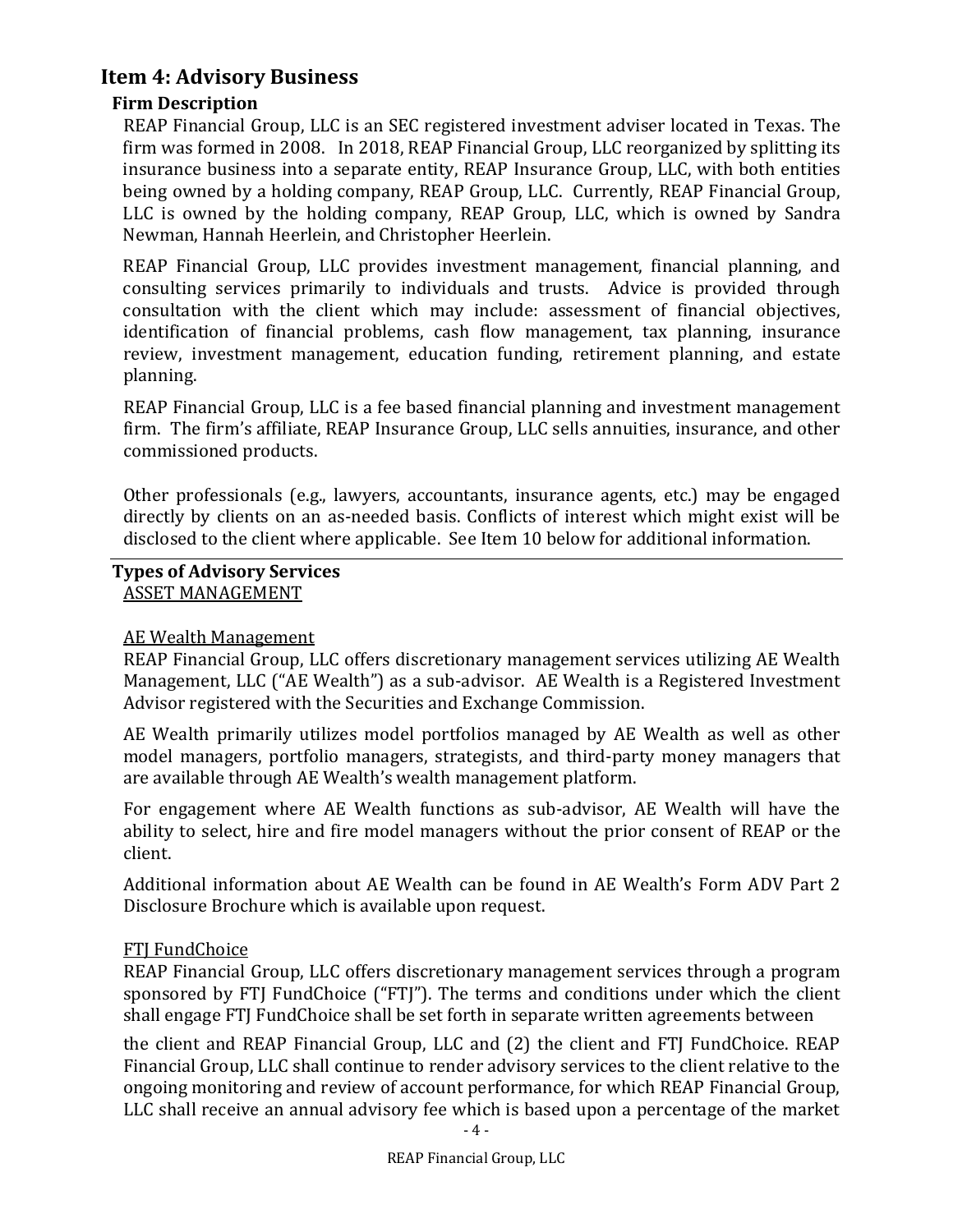value of the assets being managed by FTJ FundChoice. Factors that REAP Financial Group, LLC shall consider in recommending FTJ FundChoice include the client's stated investment objective(s), management style, performance, reputation, financial strength, reporting, pricing, and research. The investment management fees charged by FTJ FundChoice are exclusive of, and in addition to, REAP Financial Group, LLC's investment advisory fee set forth above. In addition to REAP Financial Group, LLC's written disclosure statement, the client shall also receive the written disclosure statement of FTI FundChoice. Clients should review FTJ FundChoice's ADV Part 2 Disclosure Brochure or Terms of Use for additional details regarding services.

## TruAdvice, LLC

REAP Financial Group, LLC also offered non-discretionary asset management services by utilizing TruAdvice, LLC ("TruAdvice") as a sub-advisor. TruAdvice is a Registered Investment Advisor registered with the Securities and Exchange Commission.

TruAdvice offers an actively managed program of model portfolios. The fees will be disclosed to the client in the Investment Advisory Agreement and are negotiable.

Additional information about TruAdvice can be found in the TruAdvice Form ADV Part 2 Disclosure Brochure which is available upon request.

## ALTERNATIVE INVESTMENT DUE DILIGENCE

REAP may provide investment advice and due diligence about certain privately-issued securities for those clients who represent they are accredited investors and who otherwise meet certain investor standards. (To qualify as an accredited investor, you must have a net worth, not including your primary residence of at least \$1 million; or have an income exceeding \$200,000 in each of the two most recent years or joint income with a spouse exceeding \$300,000 for those years and a reasonable expectation of the same income level in the current year.) REAP will collect information such as marketing materials, auditing reports, balance sheets, offering memorandum, subscription agreements, historical records, etc. in order to assist in accessing such opportunities and their related risks.

The fees for these services will be based on a percentage of the value of the investments as detailed in Item 5 of this brochure.

## FINANCIAL PLANNING AND CONSULTING

REAP Financial Group, LLC also offers non-management financial planning and consulting services customized to the needs of the client. For these types of services, the client will compensate REAP Financial Group, LLC on an hourly rate as described in detail under "Fees and Compensation" section of this brochure. Services include but are not limited to a review of applicable topics including wills, legacy plans, trusts, investments, taxes, and insurance.

Clients are under no obligation to act upon the firm's recommendations. Furthermore, if a client elects to act on any of the recommendations made by the firm, the client is under no obligation to effect the transaction through REAP Financial Group, LLC, its affiliates or its related persons. Financial plans will be completed and delivered inside of sixty (60) days. Clients may terminate advisory services with five (5) days written notice.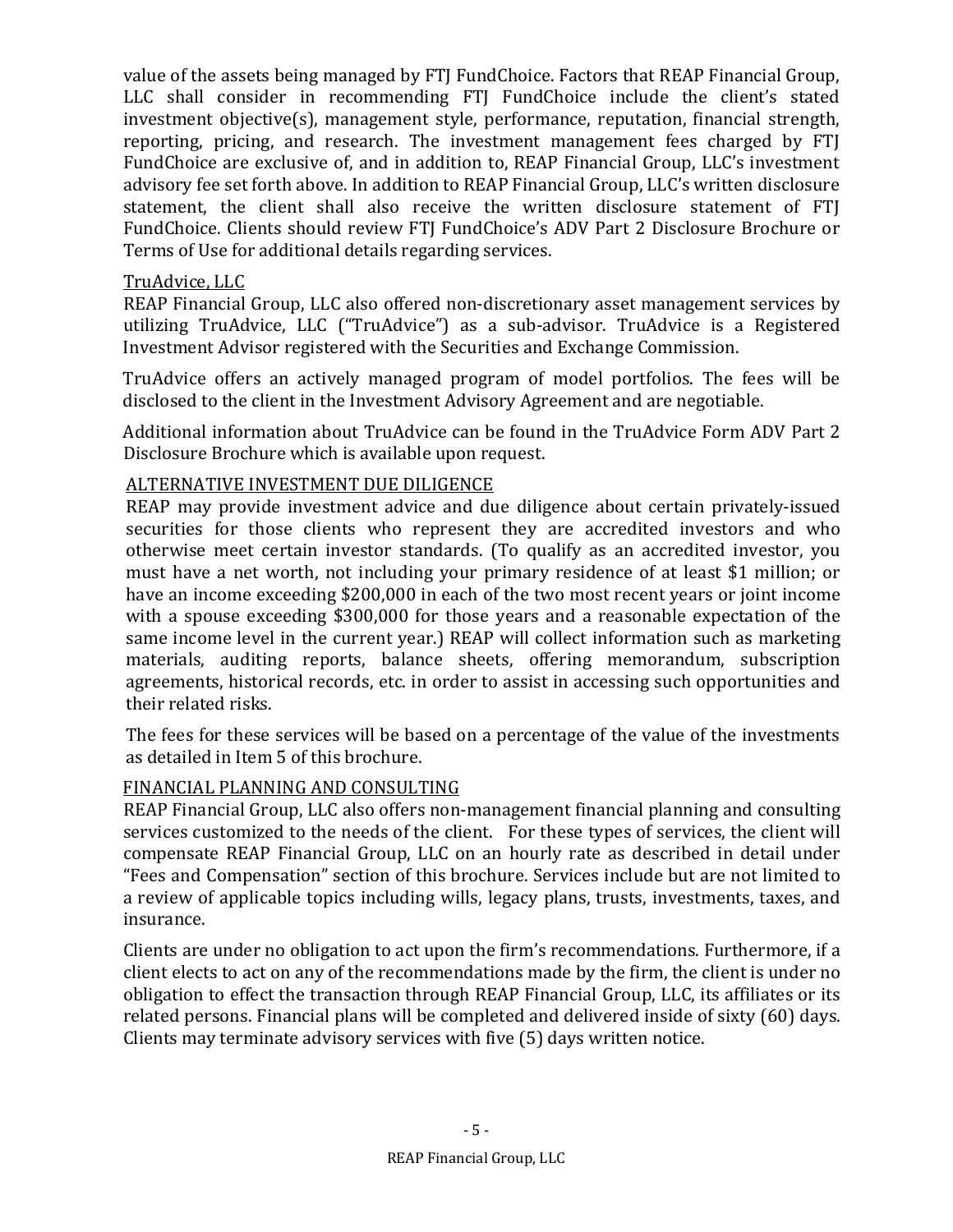#### **Client Tailored Services and Client Imposed Restrictions**

The goals and objectives for each client are documented in our client files. Investment strategies are created to reflect the stated goals and objective of the applicable client. Clients may impose restrictions on investing in certain securities or types of securities.

Because REAP is a registered investment adviser, we are required to meet certain fiduciary standards when providing investment advice to clients. Additionally, when we provide investment advice related to a retirement plan account or an individual retirement account, we are considered fiduciaries within the meaning of Title I of the Employee Retirement Income Security Act and/or the Internal Revenue Code, as applicable, which are laws governing retirement accounts. As such, we are required to act in your best interest and not put our interest ahead of yours, even though our compensation creates some conflicts with your interests in that the more you have us manage, the more we can earn. Our clients however are under no obligation to use services recommended by our associated persons. Furthermore, we believe that our recommendations are in the best interests of our clients and are consistent with our clients' needs.

#### **Wrap Fee Programs**

REAP Financial Group, LLC does not sponsor any wrap fee programs but some subadvisors used by the firm may do so. For additional information about wrap fee programs offered or used by sub-advisors, please refer to the applicable sub-advisor's Form ADV Part 2 Disclosure Brochure which is available upon request.

#### **Client Assets under Management**

As of January 31, 2022, REAP Financial Group, LLC had \$299,632,410 of client assets under management. \$299,590,226 of which was managed on a discretionary basis and \$42,184 of which was managed on a non-discretionary basis.

## **Item 5: Fees and Compensation**

#### **Method of Compensation and Fee Schedule** ASSET MANAGEMENT

#### AE Wealth Management

The client's fee for these services will be based on a percentage of assets under management as follows:

| AE Wealth Management Fee Schedule |                   |                                  |  |
|-----------------------------------|-------------------|----------------------------------|--|
| <b>Annual Advisory Fee</b>        | <b>AE</b> Wealth  | <b>REAP Financial Group, LLC</b> |  |
|                                   | Management        |                                  |  |
| $1.00\% - 2.00\%$                 | $0.35\% - 0.80\%$ | Up to $1.55\%$                   |  |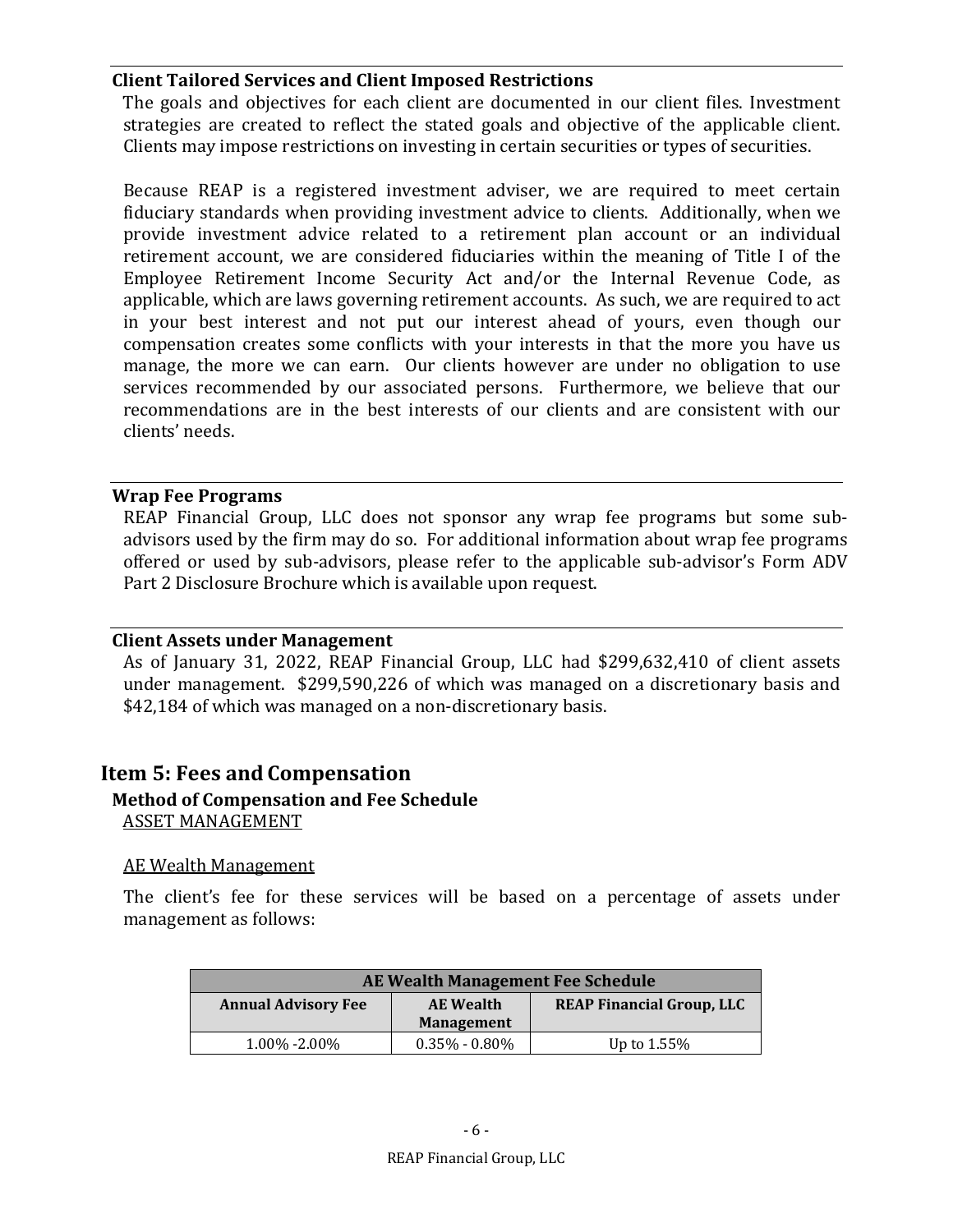The above fees are negotiable and may vary. However, fees are established in advance and documented in the client agreement. Fees are assessed monthly in arrears based on the average daily balance of the assets managed during the billing period. All management fees are withdrawn from the client's account unless otherwise noted. REAP Financial will receive written authorization from the client for fees to be deducted from their account held by a qualified custodian. However, AE Wealth will actually calculate the fees, will deduct fees from the client's account, will retain the AE Wealth fee allocation, and pay REAP Financial Group, LLC its allocation of the fees. Clients may terminate their account within five business days of signing the investment advisory agreement with no obligation.

## FTJ FundChoice

REAP Financial Group, LLC charges a 1% annual investment advisory fee based on the total assets under management with FTJ FundChoice. The annual fee may be negotiable. Accounts within the same household may be combined for a reduced fee. Lower fees for comparable services may be available from other sources. FTJ does not receive any portion of the advisory fee as it relates to the client account. The total annual fees for the FTJ FundChoice Program may not exceed 2% of assets under management. The fees are charged monthly in arrears and are based on the average daily account balance for the period for the prior month. Fees for FTJ services include Administration Fees (reporting and accounting services – ranging from 0.15% - 0.45%), Account Maintenance Fees (\$25 or \$50 per account annually), and Strategist Fees (range from 0.0% to 0.10%). Fees are automatically deducted from the client's account by FTJ; FTJ will pay REAP Financial Group, LLC their portion of the fees. REAP Financial Group, LLC does not have the ability to directly deduct their advisory fee from the client account.

Clients may terminate their account within five (5) business days of signing the Investment Advisory Agreement with no obligation. For accounts closed mid-month, REAP Financial Group, LLC will be entitled to a pro rata fee for the days service was provided in the final month. Client shall be given thirty (30) days prior written notice of any increase in fees. Any increase in fees will be acknowledged in writing by both parties before any increase in said fees occurs.

#### **TruAdvice**

The client's fee for these services will be based on a percentage of assets under management as follows:

| <b>TruAdvice Fee Schedule</b> |                   |                                  |  |
|-------------------------------|-------------------|----------------------------------|--|
| <b>Annual Advisory Fee</b>    | <b>TruAdvice</b>  | <b>REAP Financial Group, LLC</b> |  |
| $1.00\% - 2.00\%$             | $0.30\% - 0.70\%$ | Up to $1.70\%$                   |  |

The above fees are negotiable and may vary. However, fees are established in advance and documented in the client agreement. Fees are assessed quarterly in advance based on the amount of the assets managed as of the last business day of the previous quarter. All management fees are withdrawn from the client's account unless otherwise noted.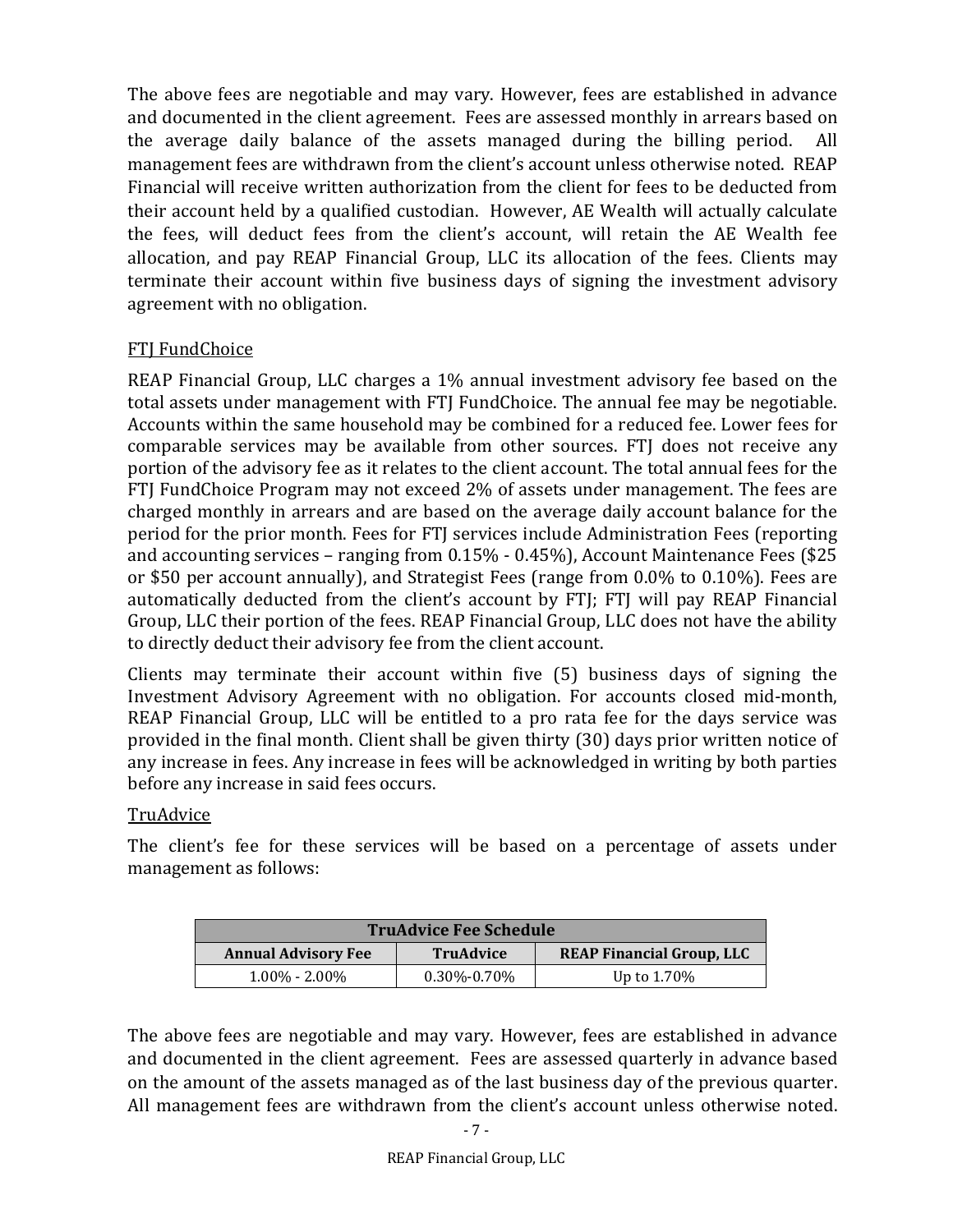REAP Financial will receive written authorization from the client to deduct advisory fees from their account held by a qualified custodian. TruAdvice will calculate the fee and pay REAP Financial Group, LLC their share of the fees. REAP Financial Group, LLC does not have access to deduct client fees. Clients may terminate their account within five business days of signing the investment advisory agreement with no obligation. For terminations after the initial five business days, Client will be entitled to a pro-rata refund for the days service was not provided in the final quarter.

#### ALTERNATIVE INVESTMENT DUE DILIGENCE

REAP will charge clients a fixed fee up to 1% of the value of the investible asset for the due diligence work on certain private placements. The fees are billed quarterly either in arrears or in advance depending on the platform. The sponsor of the investment will transfer the fee from the client's private placement account to an account held at a qualified custodian. REAP will then bill the client account via third party electronic fund transfer distribution.

#### FINANCIAL PLANNING and CONSULTING

Financial Planning Services are offered either on a fixed fee basis or based on a maximum hourly rate of \$400 depending on complexity and unique client needs. Prior to the planning process, the client will be provided a client agreement detailing either a fixed or estimated plan fee as applicable. REAP Financial Group, LLC may require an initial payment of 50% of the estimated fee at the time of engagement. The balance of the fee is due upon delivery of services or delivery of the plan (where applicable). Services are completed and delivered inside of sixty (60) days.

Client may cancel within five (5) business days of signing Agreement for a full refund. If the client cancels after five (5) business days, but before the delivery of the plan, the client will either paid any earned fees to REAP Financial Group, LLC for the work completed or client will receive a refund for the unearned fees paid. REAP Financial Group, LLC reserves the right to waive the fee if the client decides to implement the plan with REAP Financial Group, LLC.

#### **Client Payment of Fees**

Investment management fees utilizing AE Wealth or FTJ as sub-advisor are deducted monthly in arrears by FTJ, meaning the amount will be deducted from the account after each one- month period.

Investment management fees utilizing TruAdvice as the sub-advisor are deducted quarterly in advance by the sub-adviser.

Fees for financial plans are payable with 50% of the estimated fee upfront with the balance due upon delivery of the plan. REAP Financial Group, LLC reserves the right to waive the fee if the client implements the plan with REAP Financial Group, LLC.

#### **Additional Client Fees Charged**

Custodians may charge transaction fees on purchases or sales of certain mutual funds, equities and exchange-traded funds. These charges may include mutual fund transactions fees, postage and handling and miscellaneous fees (fee levied to recover costs associated with fees assessed by self-regulatory organizations). These transaction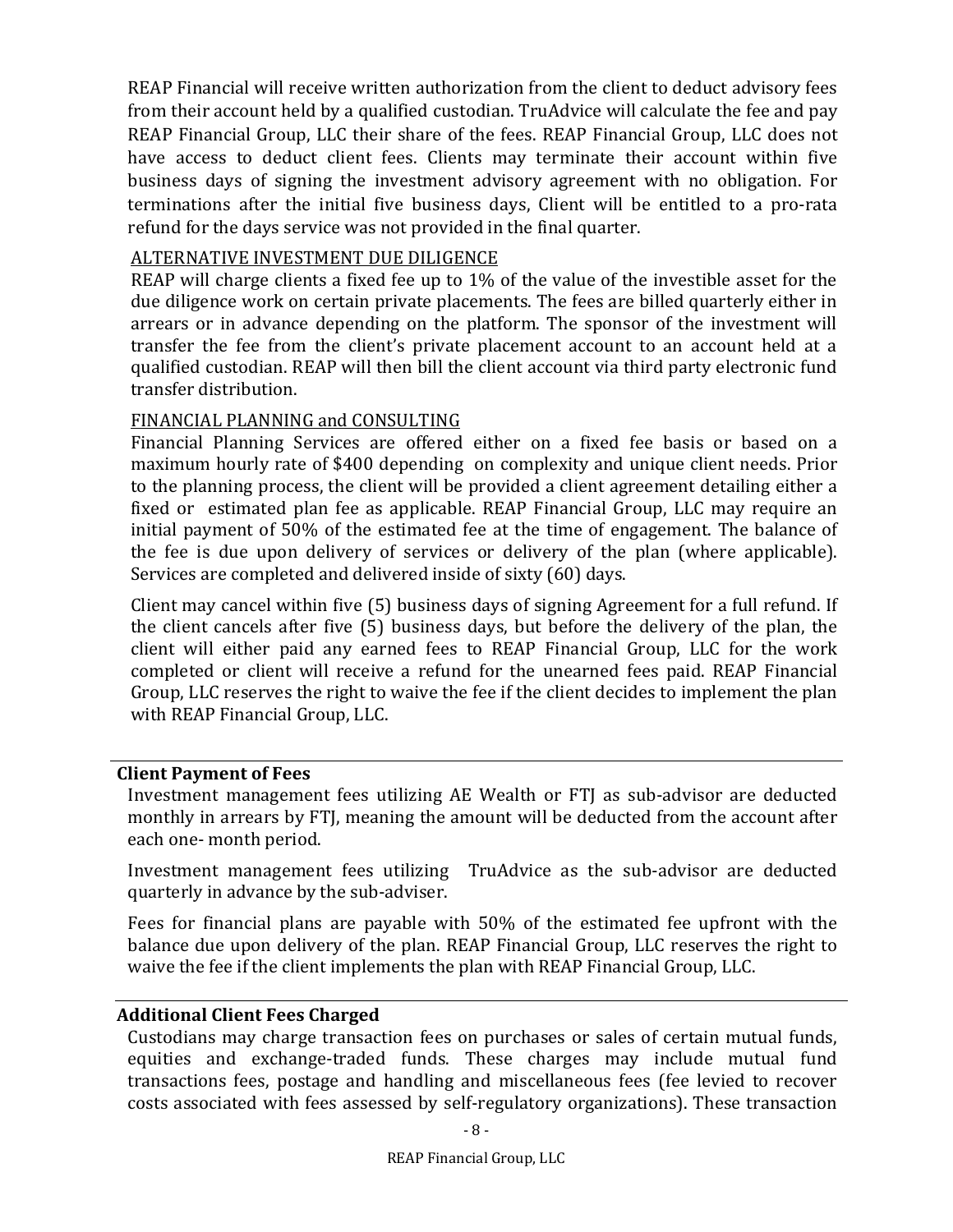charges are usually small and incidental to the purchase or sale of a security. The selection of the security is more important than the nominal fee that the custodian charges to buy or sell the security.

For more details on the brokerage practices, see Item 12 of this brochure.

#### **External Compensation for the Sale of Securities to Clients**

REAP Financial Group, LLC does not receive any external compensation for the sale of securities to clients, nor do any of the investment advisor representatives of REAP Financial Group, LLC.

## **Item 6: Performance‐Based Fees and Side‐by‐Side Management**

#### **Sharing of Capital Gains**

Fees are not based on a share of the capital gains or capital appreciation of managed securities.

REAP Financial Group, LLC does not use a performance-based fee structure because of the conflict of interest. Performance-based compensation may create an incentive for the adviser to recommend an investment that may carry a higher degree of risk to the client.

## **Item 7: Types of Clients**

#### **Description**

REAP Financial Group, LLC generally provides investment advice primarily to individuals and trusts. Client relationships vary in scope and length of service.

#### **Account Minimums**

Although REAP Financial Group, LLC does not impose account minimums, some Third Party Money Managers utilized by REAP Financial Group, LLC may have a minimum to open an account on their platform.

## **Item 8: Methods of Analysis, Investment Strategies and Risk ofLoss Methods of Analysis**

Security analysis methods used by the firm may include fundamental analysis, technical analysis, and cyclical analysis. Investing in securities involves risk of loss that clients should be prepared to bear. Past performance is not a guarantee of future returns.

Fundamental analysis involves evaluating a stock using real data such as company revenues, earnings, return on equity, and profits margins to determine underlying value and potential growth. Technical analysis involves evaluating securities based on past prices and volume. Cyclical analysis involves analyzing the cycles of the market.

For information about methods of analysis used by sub-advisors, please refer to the applicable sub-advisor's Form ADV Part 2 Disclosure Brochure which is available upon request.

- 9 - When creating a financial plan, REAP Financial Group, LLC utilizes fundamental analysis to provide review of insurance policies for economic value and income replacement. Technical analysis is used to review mutual funds and individual stocks. The main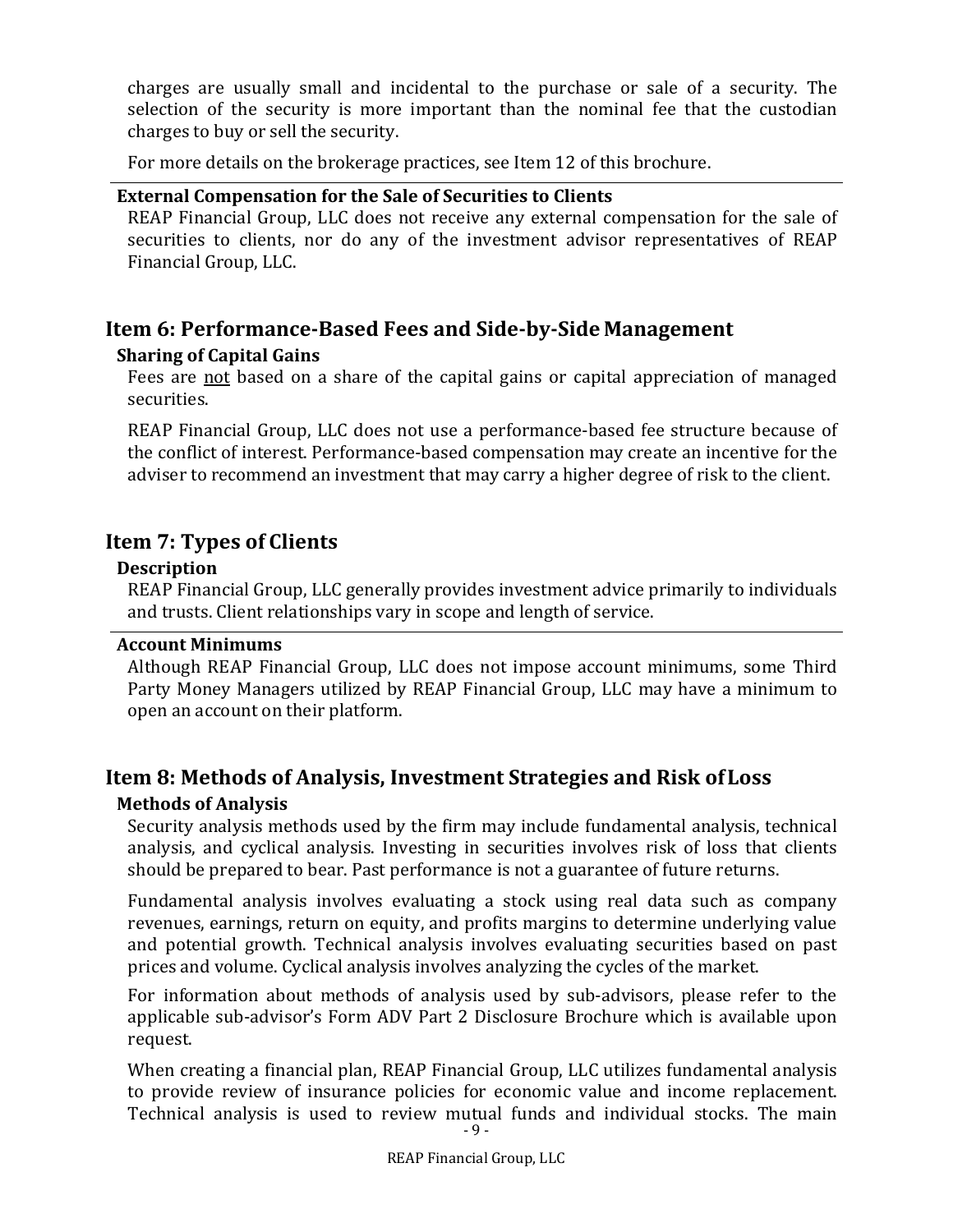sources of information include Morningstar, client documents such as tax returns and insurance policies.

In developing a financial plan for a client, REAP Financial Group, LLC's analysis may include cash flow analysis, investment planning, risk management, tax planning and estate planning. Based on the information gathered, a detailed strategy is tailored to the client's specific situation.

The main sources of information include financial newspapers and magazines, annual reports, prospectuses, and filings with the Securities and Exchange Commission.

#### **Investment Strategy**

The investment strategy for a specific client is based upon the objectives stated by the client during consultations. The client may change these objectives at any time. Each client executes an Investment Advisory Agreement, Risk Tolerance or similar form that documents their objectives and their desired investment strategy.

Other strategies used but the firm may include long-term purchases, short-term purchases, trading, and option writing (including covered options, uncovered options or spreading strategies).

For information about investment strategies used by sub-advisors, please refer to the applicable sub-advisor's Form ADV Part 2 Disclosure Brochure which is available upon request.

#### **Security Specific Material Risks**

All investment programs have certain risks that are borne by the investor. Fundamental analysis may involve interest rate risk, market risk, business risk, and financial risk. Risks involved in technical analysis are inflation risk, reinvestment risk, and market risk. Cyclical analysis involves inflation risk, market risk, and currency risk.

The specific risks associated with financial planning include:

- Risk of Loss
	- o Client fails to follow recommendations resulting in market loss
	- o Client has changes in financial status or lifestyle and therefore plan recommendations are no longer valid

The risks associated with utilizing Sub-Advisors include:

- Manager Risk
	- o the Sub-Advisor fails to execute the stated investment strategy
- Business Risk
	- o the Sub-Advisor has financial or regulatory problems
- The specific risks associated with the portfolios of the Sub-Advisor which are disclosed in the Sub-Advisors Form ADV Part 2.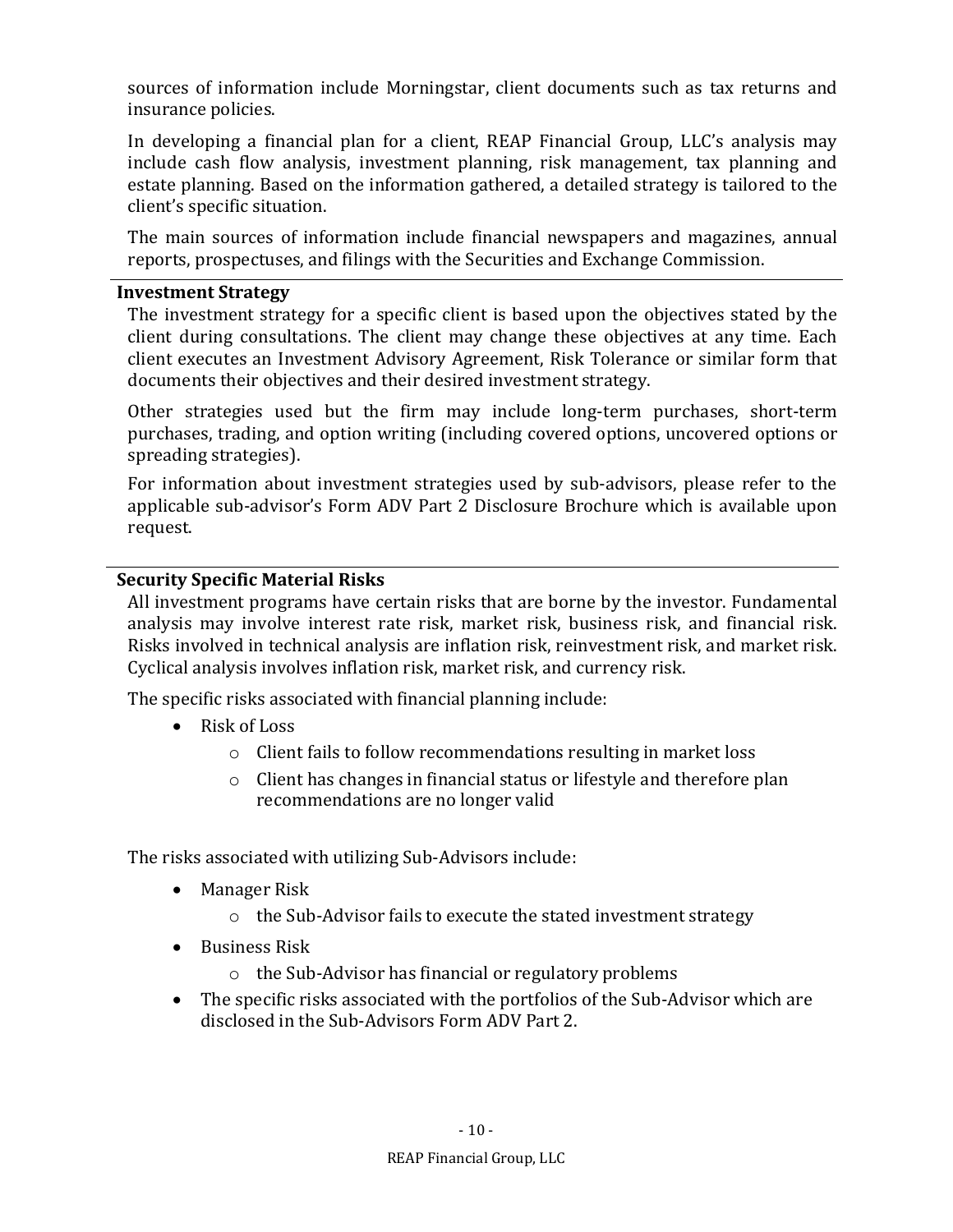Investors face the following investment risks and should discuss these risks with REAP Financial Group, LLC:

- *Interest‐rate Risk*: Fluctuations in interest rates may cause investment prices to fluctuate. For example, when interest rates rise, yields on existing bonds become less attractive, causing their market values to decline.
- *Market Risk*: The price of a security, bond, or mutual fund may drop in reaction to tangible and intangible events and conditions. This type of risk is caused by external factors independent of a security's particular underlying circumstances. For example, political, economic and social conditions may trigger market events.
- *Inflation Risk*: When any type of inflation is present, a dollar today will buy more than a dollar next year, because purchasing power is eroding at the rate of inflation.
- *Currency Risk*: Overseas investments are subject to fluctuations in the value of the dollar against the currency of the investment's originating country. This is also referred to as exchange rate risk.
- *Reinvestment Risk*: This is the risk that future proceeds from investments may have to be reinvested at a potentially lower rate of return (i.e. interest rate). This primarily relates to fixed income securities.
- *Business Risk*: These risks are associated with a particular industry or a particular company within an industry. For example, oil-drilling companies depend on finding oil and then refining it, a lengthy process, before they can generate a profit. They carry a higher risk of profitability than an electric company which generates its income from a steady stream of customers who buy electricity no matter what the economic environment is like.
- *Liquidity Risk*: Liquidity is the ability to readily convert an investment into cash. Generally, assets are more liquid if many traders are interested in a standardized product. For example, Treasury Bills are highly liquid, while real estate properties are not.
- *Financial Risk*: Excessive borrowing to finance a business' operations increases the risk of profitability, because the company must meet the terms of its obligations in good times and bad. During periods of financial stress, the inability to meet loan obligations may result in bankruptcy and/or a declining market value.

## **Item 9: Disciplinary Information**

## **Criminal or Civil Actions**

The firm and its management have not been involved in any criminal or civil action.

#### **Administrative Enforcement Proceedings**

The firm and its management have not been involved in administrative enforcement proceedings.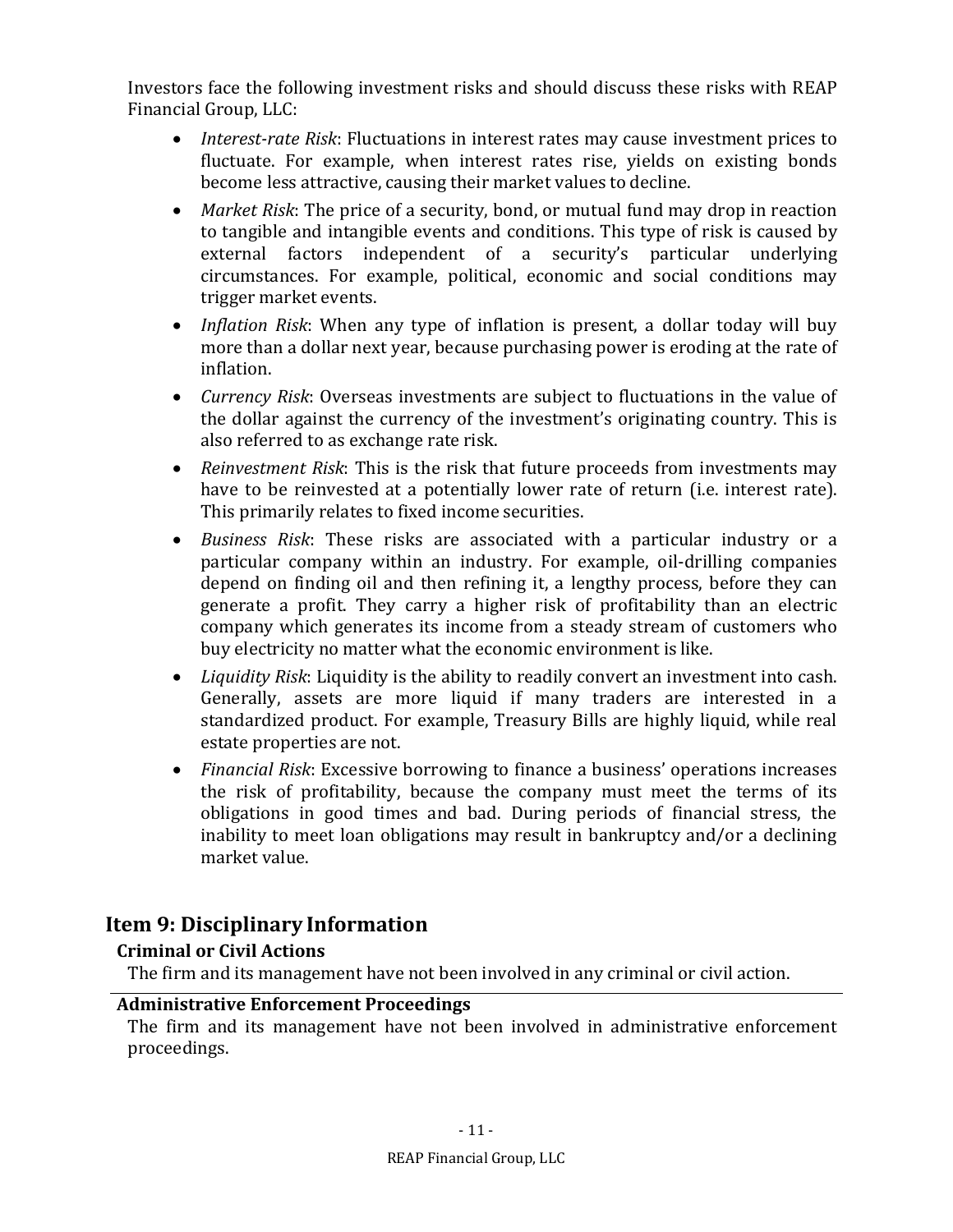#### **Self‐Regulatory Organization Enforcement Proceedings**

The firm and its management have not been involved in legal or disciplinary events that are material to a client's or prospective client's evaluation of REAP Financial Group, LLC or the integrity of its management.

## **Item 10: Other Financial Industry Activities andAffiliations**

## **Broker‐Dealer or Representative Registration**

Neither REAP Financial Group, LLC nor any of its employees are registered representatives of a broker-dealer.

#### **Futures or Commodity Registration**

Neither REAP Financial Group, LLC nor its employees are registered or has an application pending to register as a futures commission merchant, commodity pool operator, or a commodity trading advisor.

#### **Material Relationships Maintained by this Advisory Business and Conflicts of Interest**

In some instances, REAP Financial Group may refer clients to its insurance affiliate, REAP Insurance Group, LLC. REAP Insurance Group, LLC provides various types of insurance to its customers.

This represents a conflict of interest because REAP Insurance Group, LLC and REAP Financial Group, LLC are under common ownership, and this gives us an incentive to recommend insurance based on the commission received. This conflict is mitigated by the fact that REAP Financial Group, LLC has a fiduciary duty to place the best interest of the client first, the fact that clients are informed of conflicts in advance, and the fact that clients are not required to act upon any recommendations.

In some instances, REAP Financial Group has referred clients to Noble Capital Group, LLC. Noble Capital, LLC services loans for private lenders. For these referrals, REAP Financial Group, LLC was eligible to receive a commission of 1% of the loan amount from Noble Capital, LLC.

This arrangement represents a conflict of interest because Noble Capital Group, LLC is partially owned by the son of Sandra Newman, Co-Founder of REAP Financial Group, LLC and it gives the firm and its representatives an incentive to make recommendations based on the commission received. This conflict is mitigated by the fact that REAP Financial Group, LLC has a fiduciary duty to place the best interest of the client first, the fact that clients are informed of conflicts in advance, and the fact that clients are not required to act upon any recommendations.

## **Recommendations or Selections of Other Investment Advisors and Conflicts of Interest**

REAP Financial Group, LLC utilizes the services of a Sub-advisor to manage Clients' investment portfolios. Sub-advisors will maintain the models or investment strategies agreed upon between Sub-advisor and REAP Financial Group, LLC. Sub-advisors execute all trades on behalf of REAP Financial Group, LLC in Client accounts. REAP Financial Group, LLC will be responsible for the overall direct relationship with the Client. REAP Financial Group, LLC retains the authority to terminate the Sub-advisor relationship at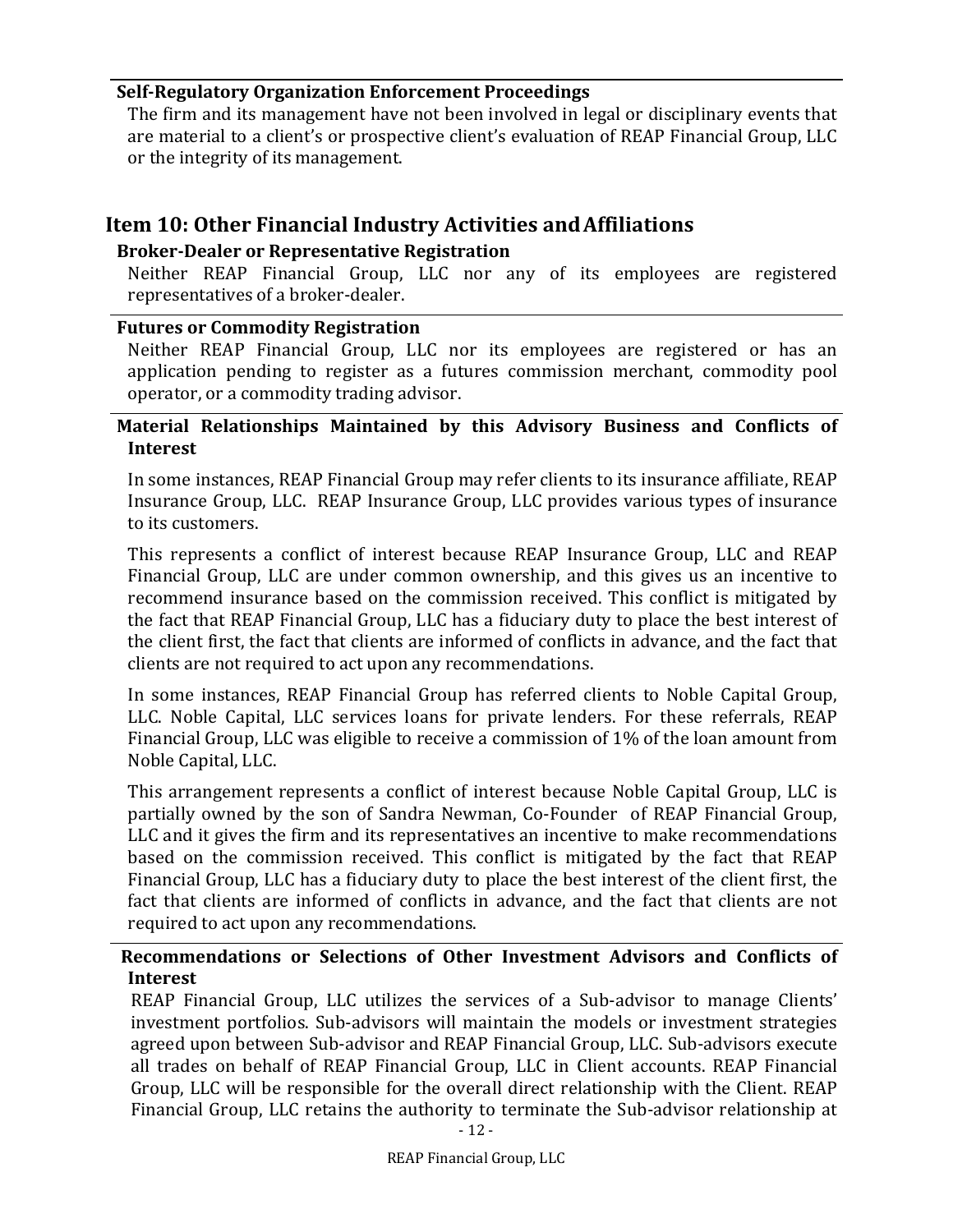REAP Financial Group, LLC's discretion.

In addition to the authority granted to REAP Financial Group, LLC under the Agreement, Client will grant REAP Financial Group, LLC full discretionary authority and authorizes REAP Financial Group, LLC to select and appoint one or more independent investment advisors ("Advisors") to provide investment advisory services to Client without prior consultation with or the prior consent of Client. Such Advisors shall have all of the same authority relating to the management of Client's investment accounts as is granted to REAP Financial Group, LLC in the Agreement. In addition, at REAP Financial Group, LLC's discretion, REAP Financial Group, LLC may grant such Advisors full authority to further delegate such discretionary investment authority to additional Advisors.

This practice represents a conflict of interest as REAP Financial Group, LLC may select Sub-advisors who charge a lower fee for their services than other Sub-advisors. This conflict is mitigated by disclosures, procedures, and by the fact that REAP Financial Group, LLC has a fiduciary duty to place the best interest of the Client first and will adhere to their code of ethics.

Chris Heerlein, principal of REAP Financial Group, LLC, holds a 5% ownership interest in TruAdvice, LLC, an outside manager used by the firm. Mr. Heerlein has no role in TruAdvice's daily operations and does not act as an investment advisor representative or solicitor on behalf of TruAdvice. As disclosed in Item 4 of this brochure, REAP Financial Group, LLC offers a non-discretionary asset management service program that utilizes TruAdvice as a sub-advisor. Mr. Heerlein's ownership interest in TruAdvice creates a conflict of interest, insofar as a client's election to engage TruAdvice as a subadvisor may result in a pecuniary benefit to Mr. Heerlein in his capacity as an owner of TruAdvice. To mitigate this conflict of interest, REAP Financial Group, LLC will only recommend that a client engage TruAdvice as a sub-adviser where appropriate and in the client's best interests. Furthermore, clients are not required to use TruAdvice.

## **Item 11: Code of Ethics, Participation or Interest in Client Transactions and Personal Trading**

#### **Code of Ethics Description**

The employees of REAP Financial Group, LLC have committed to a Code of Ethics ("Code"). The purpose of our Code is to set forth standards of conduct expected of REAP Financial Group, LLC employees and addresses conflicts that may arise. The Code defines acceptable behavior for employees of REAP Financial Group, LLC. The Code reflects REAP Financial Group, LLC and its supervised persons' responsibility to act in the best interest of their client.

One area the Code addresses is when employees buy or sell securities for their personal accounts and how to mitigate any conflict of interest with our clients. We do not allow any employees to use non-public material information for their personal profit or to use internal research for their personal benefit in conflict with the benefit to our clients.

- 13 - REAP Financial Group, LLC's policy prohibits any person from acting upon or otherwise misusing non-public or inside information. No advisory representative or other employee, officer or director of REAP Financial Group, LLC may recommend any transaction in a security or its derivative to advisory clients or engage in personal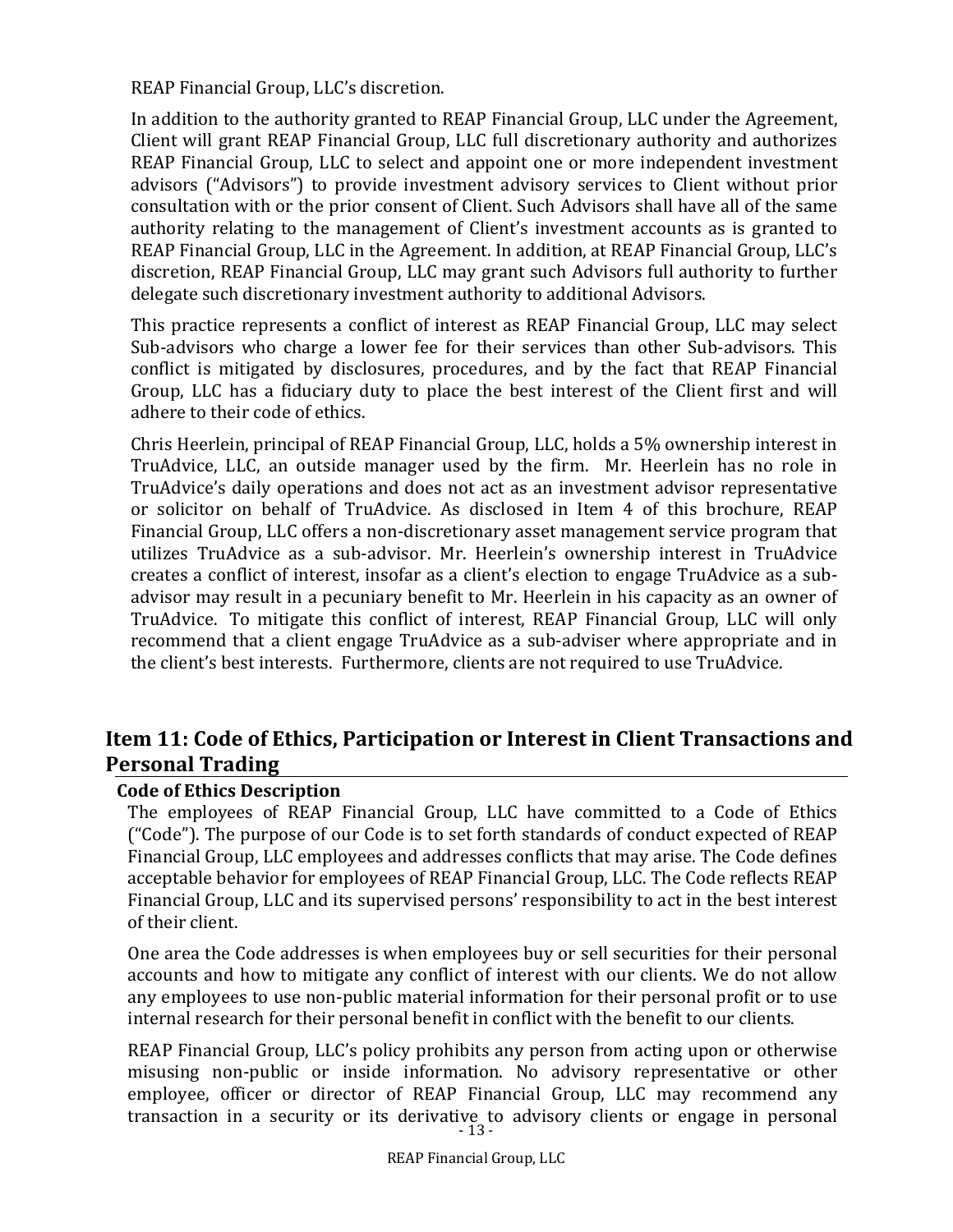securities transactions for a security or its derivatives if the advisory representative possesses material, non- public information regarding the security.

REAP Financial Group, LLC's Code is based on the guiding principle that the interests of the client are our top priority. REAP Financial Group, LLC's officers, directors, advisors, and other employees have a fiduciary duty to our clients and must diligently perform that duty to maintain the complete trust and confidence of our clients. When a conflict arises, it is our obligation to put the client's interests over the interests of either employees or the company.

The Code applies to "access" persons. "Access" persons are employees who have access to non-public information regarding any clients' purchase or sale of securities, or nonpublic information regarding the portfolio holdings of any reportable fund, who are involved in making securities recommendations to clients, or who have access to such recommendations that are non-public.

The firm will provide a copy of the Code of Ethics to any client or prospective client upon request.

#### **Investment Recommendations Involving a Material Financial Interest and Conflict of Interest**

REAP Financial Group, LLC and its employees do not recommend to clients securities in which we have a material financial interest.

#### **Advisory Firm Purchase of Same Securities Recommended to Clients and Conflicts of Interest**

REAP Financial Group, LLC and its employees may buy or sell securities that are also held by clients. In order to mitigate conflicts of interest such as front running, employees are required to disclose all reportable securities transactions as well as provide REAP Financial Group, LLC with copies of their brokerage statements.

The Chief Compliance Officer of REAP Financial Group, LLC is Jessica Hinson. She reviews all employee trades each quarter. The personal trading reviews ensure that the personal trading of employees does not affect the markets and that clients of the firm receive preferential treatment over employee transactions.

#### **Client Securities Recommendations or Trades and Concurrent Advisory Firm Securities Transactions and Conflicts of Interest**

REAP Financial Group, LLC does not maintain a firm proprietary trading account and does not have a material financial interest in any securities being recommended and therefore no conflicts of interest exist. However, employees may buy or sell securities at the same time they buy or sell securities for clients. In order to mitigate conflicts of interest such as front running, employees are required to disclose all reportable securities transactions as well as provide REAP Financial Group, LLC with copies of their brokerage statements.

The Chief Compliance Officer of REAP Financial Group, LLC is Jessica Hinson. She reviews all employee trades each quarter. The personal trading reviews ensure that the personal trading of employees does not affect the markets and that clients of the firm receive preferential treatment over employee transactions.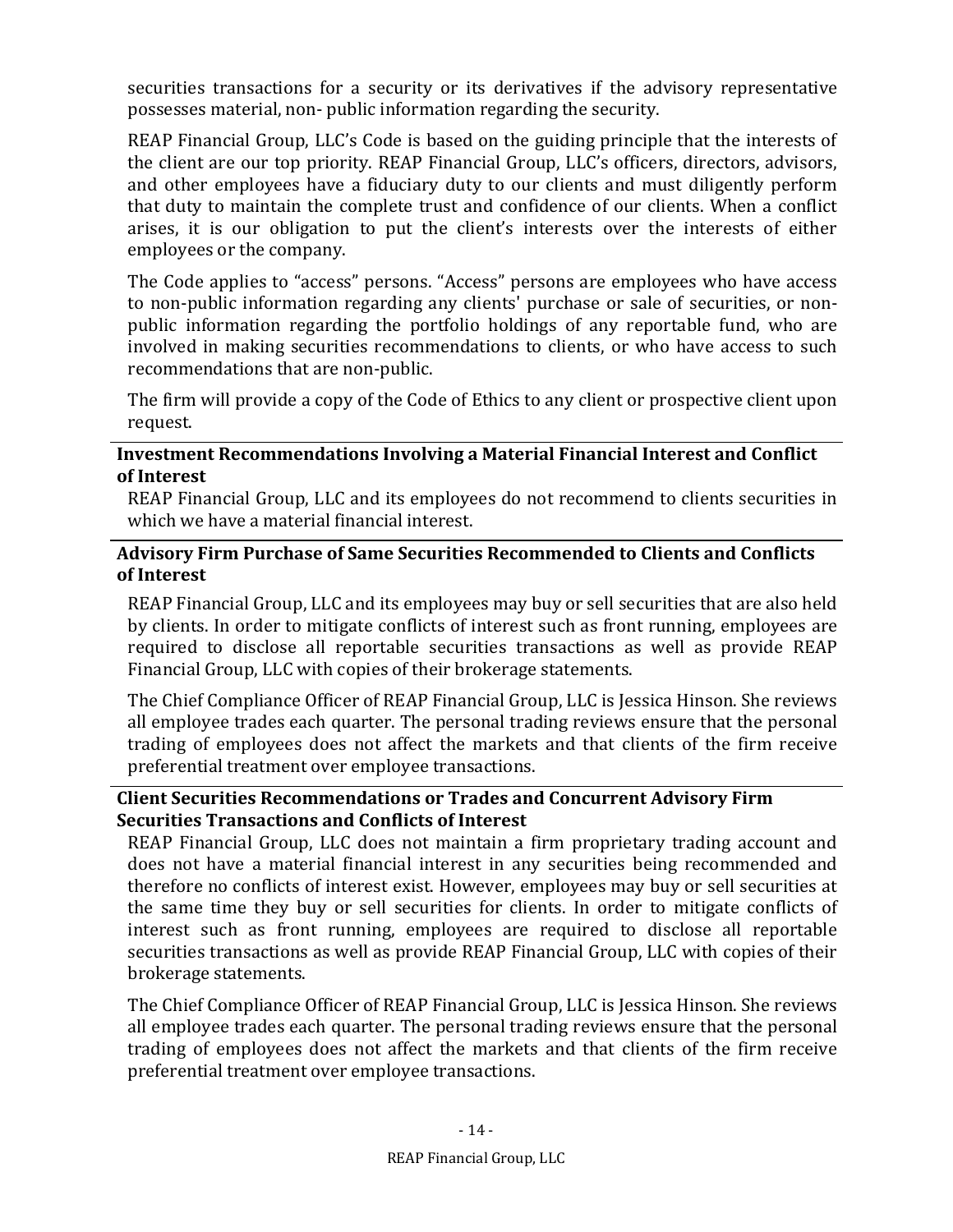## **Item 12: Brokerage Practices**

## **Factors Used to Select Broker‐Dealers for Client Transactions**

REAP Financial Group, LLC does not recommend a broker-dealer to clients and will use the broker-dealer required by the applicable sub-advisor. REAP Financial Group, LLC relies on its broker to provide its execution services at the best prices available. Lower fees for comparable services may be available from other sources. Clients pay for any and all custodial fees in addition to the advisory fee charged by REAP Financial Group, LLC.

*Directed Brokerage*

REAP Financial Group, LLC does not allow client directed brokerage.

*Best Execution*

Investment advisors who manage or supervise client portfolios on a discretionary basis have a fiduciary obligation of best execution. The determination of what may constitute best execution and price in the execution of a securities transaction by a broker involves a number of considerations and is subjective. Factors affecting brokerage selection include the overall direct net economic result to the portfolios, the efficiency with which the transaction is effected, the ability to effect the transaction where a large block is involved, the operational facilities of the brokerdealer, the value of an ongoing relationship with such broker and the financial strength and stability of the broker. The firm does not receive any portion of the trading fees.

*Soft Dollar Arrangements*

The Securities and Exchange Commission defines soft dollar practices as arrangement under which products or services other than execution services are obtained by REAP Financial Group, LLC from or through a broker-dealer in exchange for directing client transactions to the broker-dealer. As permitted by Section 28(e) of the Securities Exchange Act of 1934, REAP Financial Group, LLC has no soft dollar arrangements.

## **Aggregating Securities Transactions for Client Accounts**

REAP Financial Group, LLC is not authorized to aggregate purchases and sales and other transactions.

## **Item 13: Review of Accounts**

## **Schedule for Periodic Review of Client Accounts or Financial Plans and Advisory Persons Involved**

Accounts are generally reviewed quarterly but may be performed more frequently when market conditions dictate. Financial Plans are considered complete when recommendations are delivered to the client and a review is done only upon request of client.

#### **Review of Client Accounts on Non‐Periodic Basis**

Other conditions that may trigger a review of clients' accounts are changes in the tax laws, new investment information, and changes in a client's own situation.

## **Content of Client Provided Reports and Frequency**

For AE Wealth accounts, Clients receive account statements no less than quarterly for

- 15 -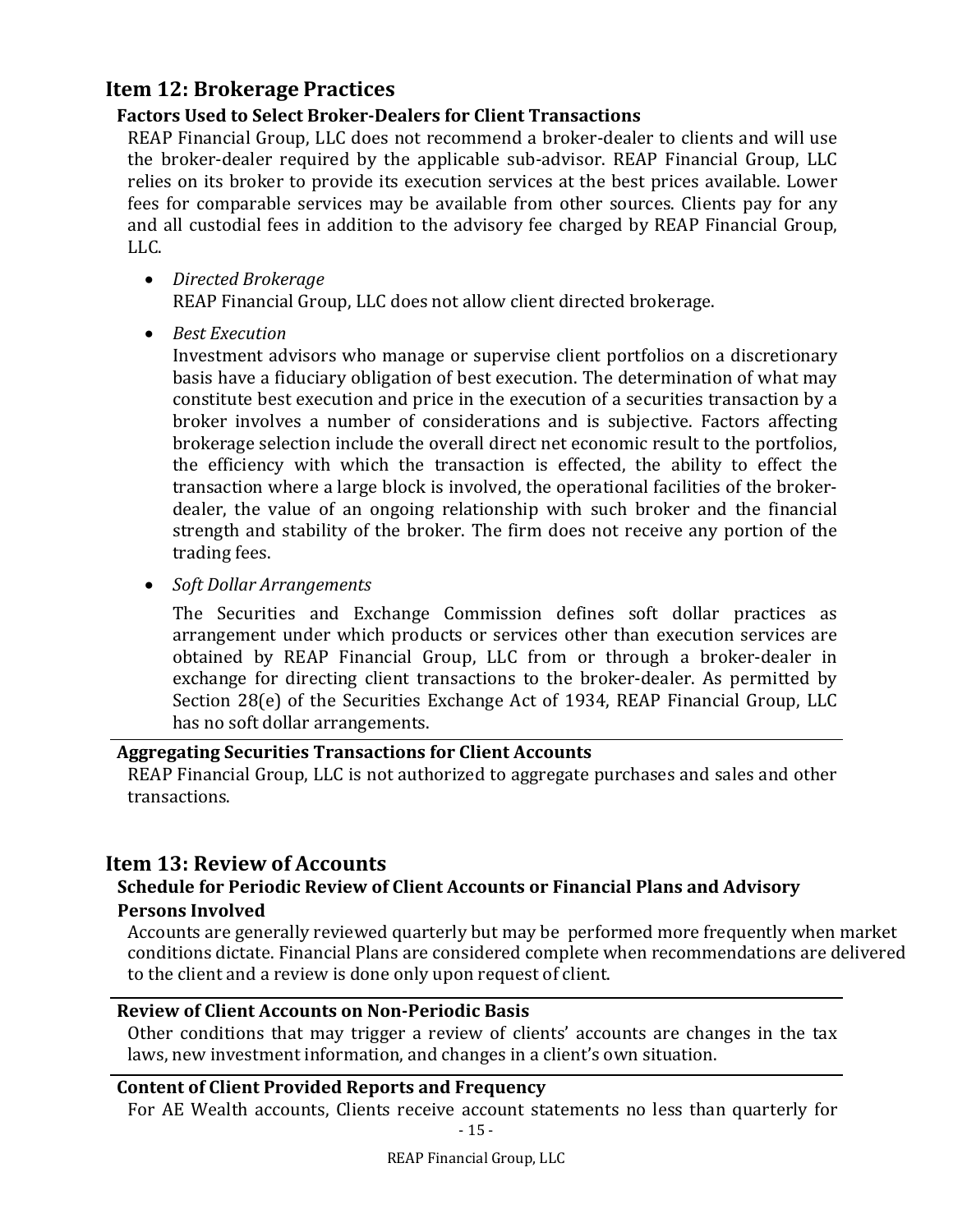accounts and are issued by the Custodian. Client may receive additional reports from AE Wealth as disclosed in their Form ADV Part 2. Client receives confirmations of each transaction in account from Custodian and an additional statement during any month in which a transaction occurs.

For FTJ Fund Choice accounts, clients receive written account statements no less than quarterly for managed accounts. Account statements are issued by FTJ's custodian. Client receives confirmations of each transaction in account from Custodian and an additional statement during any month in which a transaction occurs via the FTJ website for

\$25/year or via mail for a \$50 annual fee payable to Custodian automatically deducted in monthly amounts from the client account.

Under financial planning services, the client will receive a one-time written financial plan.

## **Item 14: Client Referrals and Other Compensation**

## **Client Referrals**

REAP Financial Group, LLC may compensate outside parties for client referrals. Such arrangements are structured to be consistent with applicable regulatory requirements. Referral clients are made aware of such arrangements before entering into a client agreement, and the fees charged to the referral client are not increased as a result of the referral agreement.

#### **Other Compensation**

REAP Financial Group, LLC periodically hosts workshops and other educational events for client and prospective clients where a participation fee may be charged. Participation fees may be directed to or shared with event sponsors for their attendees, and any remaining participation fees are retained by REAP Financial Group, LLC.

## **Item 15: Custody**

## **Account Statements**

All assets are held at qualified custodians, which means the custodians provide account statements directly to clients at their address of record at least quarterly. Clients are urged to compare the account statements received directly from their custodians to any reports prepared by the Third Party Money Managers.

## **Item 16: Investment Discretion**

## **Discretionary Authority for Trading**

REAP Financial Group, LLC accepts discretionary authority to manage securities accounts on behalf of clients. REAP Financial Group, LLC has the authority to determine, without obtaining specific client consent, the securities to be bought or sold, and the amount of the securities to be bought or sold. However, REAP Financial Group, LLC consults with the client prior to each and every trade to obtain concurrence if a blanket trading authorization has not been given. REAP Financial Group, LLC may however delegate its authority to a sub-advisor with the client's consent.

The client approves the custodian to be used and the commission rates paid to the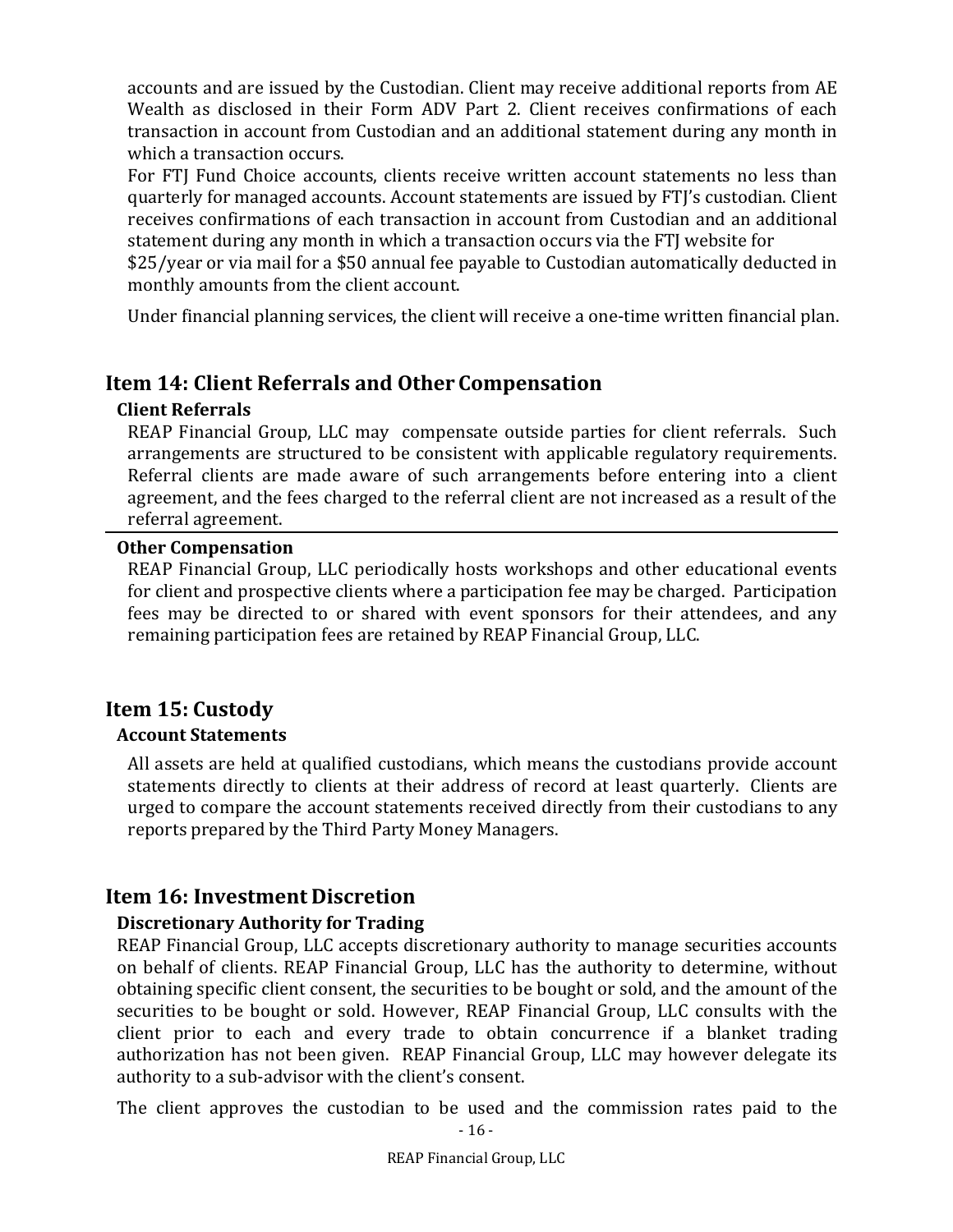custodian. REAP Financial Group, LLC does not receive any portion of the transaction fees or commissions paid by the client to the custodian on certain trades.

## **Item 17: Voting Client Securities**

#### **Proxy Votes**

REAP Financial Group, LLC does not vote proxies on securities. Clients are expected to vote their own proxies. The client will receive their proxies directly from the custodian of their account or from a transfer agent.

When assistance on voting proxies is requested, REAP Financial Group, LLC will provide recommendations to the client. If a conflict of interest exists, it will be disclosed to the client.

For information about the proxy voting policies of sub-advisors, please refer to the subadvisor's Form ADV Part 2 Disclosure Brochure which is available upon request.

## **Item 18: Financial Information**

## **Balance Sheet**

A balance sheet is not required to be provided because REAP Financial Group, LLC does not serve as a custodian for client funds or securities and REAP Financial Group, LLC does not require prepayment of fees of more than \$500 per client and six months or more in advance.

#### **Financial Conditions Reasonably Likely to Impair Advisory Firm's Ability to Meet Commitments to Clients**

REAP Financial Group, LLC has no condition that is reasonably likely to impair our ability to meet contractual commitments to our clients. Although the firm believes this to be the case, the firm has taken preemptive financial measures in response to the COVID-19 pandemic and its possible economic consequences. Such measure include temporary expense reductions and participation in the Paycheck Protection Program under the Coronavirus Aid, Relief, and Economic Security (CARES) Act. The firm intends to continue to reevaluate as conditions change.

#### **Bankruptcy Petitions during the Past Ten Years**

Neither REAP Financial Group, LLC nor its management has had any bankruptcy petitions in the last ten years.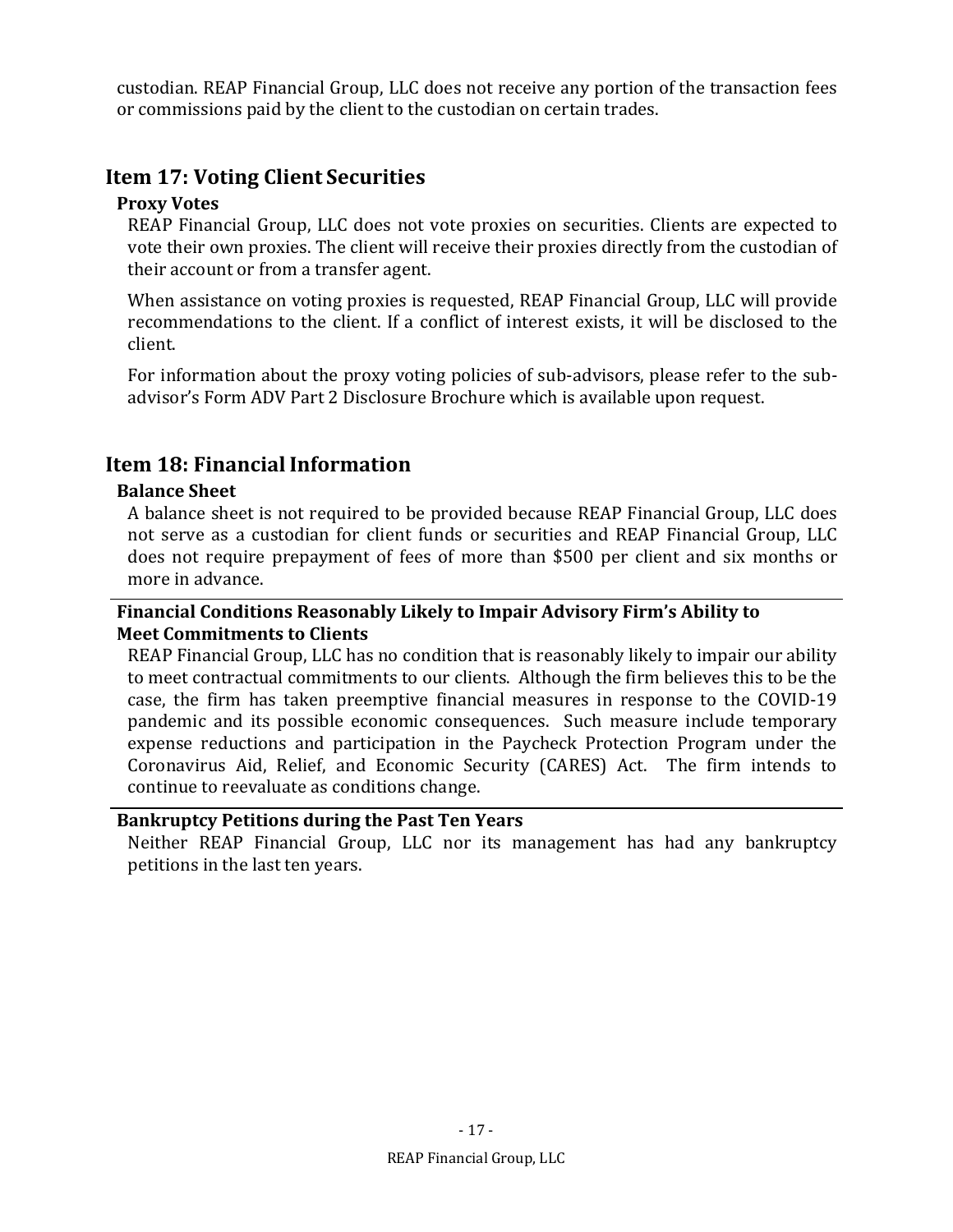Christopher Brent Heerlein

# **REAP Financial Group, LLC**

**Office Address:** 9414 Anderson Mill Road Suite 100 Austin, TX 78729

> Tel: 512-249-7300 Fax: 888-812-7327

msilva@reapfinancial.com

This brochure supplement provides information about Christopher B. Heerlein and supplements the REAP Financial Group, LLC's brochure. You should have received a copy of that brochure. Please contact Jessica Hinson if you did not receive the brochure or if you have any questions about the contents of this supplement.

Additional information about Christopher B. Heerlein (CRD#6566768) is available on the SEC's website at www.adviserinfo.sec.gov.

**April 21, 2022**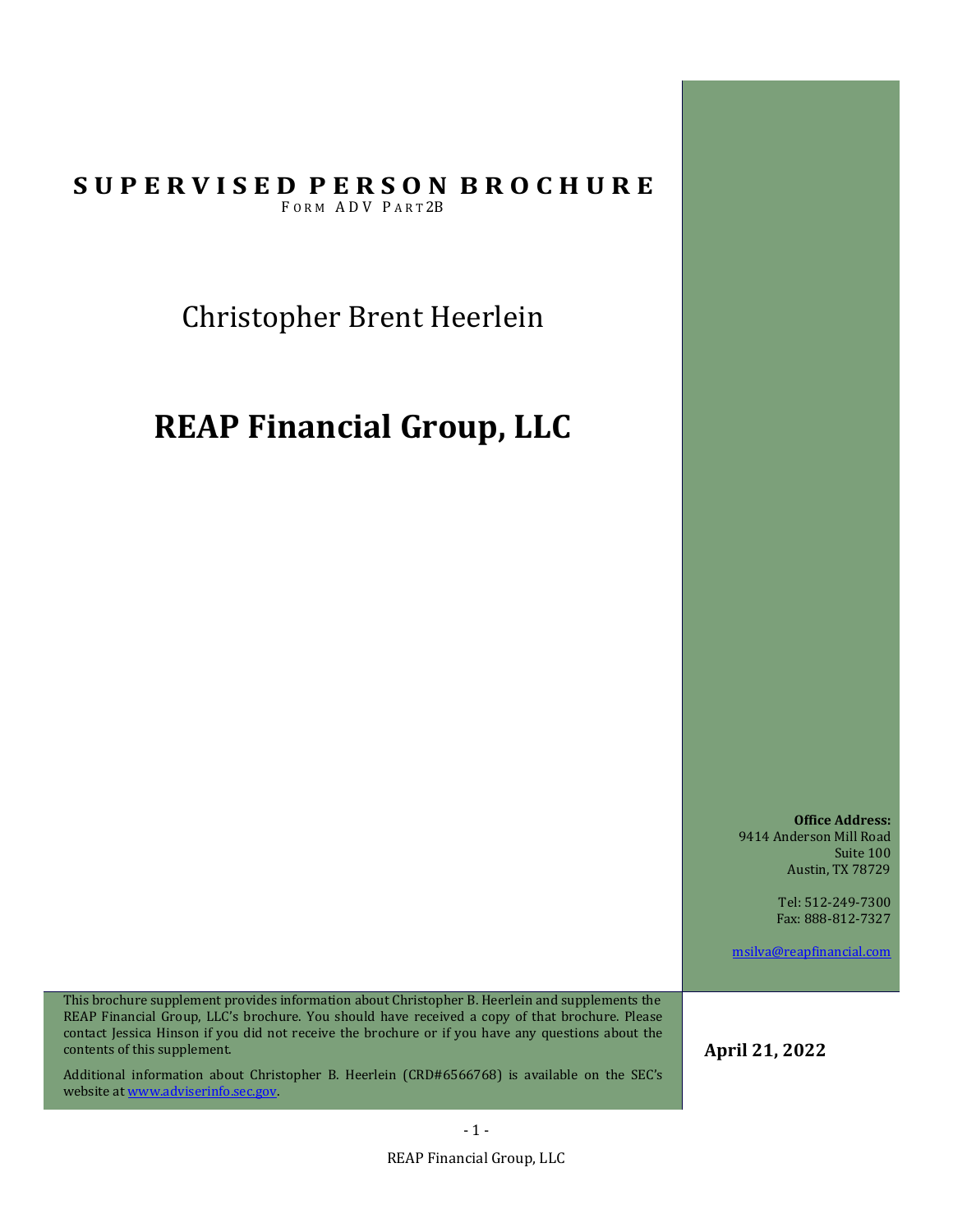## **Supervised Person Brochure**

## **Christopher B. Heerlein**

Year of birth: 1983

## **Educational Background and Business Experience**

Educational Background:

• No post-secondary education

Business Experience:

- REAP Financial Group, LLC; Partner, Investment Advisor Representative; 10/2015 Present
- REAP Insurance Group, LLC; Insurance Agent; 04/2018 Present
- REAP Group, LLC; Member; 02/2018 Present
- REAP Financial Group, LLC; Insurance Agent; 01/2013 04/2018
- Lake Hills Church; Music Director; 07/2008 12/2012
- Noble Capital; Project Manager; 06/2006 06/2008
- Prescription Assistance; Owner; 01/2003 05/2006

## **Disciplinary Information**

Criminal or Civil Action: None to report

Administrative Proceeding: None to report

Self-Regulatory Proceeding: None to report

## **Other Business Activities**

Christopher B. Heerlein is a licensed insurance agent and may refer clients to its insurance affiliate, REAP Insurance Group, LLC. REAP Insurance Group, LLC provides various types of insurance to its customers.

This represents a conflict of interest because REAP Insurance Group, LLC and REAP Financial Group, LLC are under common ownership, and this gives us an incentive to recommend insurance based on the commission received. This conflict is mitigated by the fact that REAP Financial Group, LLC has a fiduciary duty to place the best interest of the client first, the fact that clients are informed of conflicts in advance, and the fact that clients are not required to act upon any recommendations.

Mr. Heerlein holds a 5% ownership interest in TruAdvice, LLC ("TruAdvice"). He has no role in TruAdvice's daily operations and does not act as an investment advisor representative or solicitor on behalf of TruAdvice. REAP Financial Group, LLC offers a nondiscretionary asset management service program that utilizes TruAdvice as a sub-advisor. Mr. Heerlein's ownership interest in TruAdvice creates a conflict of interest, insofar as a client's election to engage TruAdvice as a sub-advisor may result in a pecuniary benefit to Mr. Heerlein in his capacity as an owner of TruAdvice. To mitigate this conflict of interest, REAP Financial Group, LLC will only recommend that a client engage TruAdvice as a subadviser where appropriate and in the client's best interests. Furthermore, clients are not required to use TruAdvice.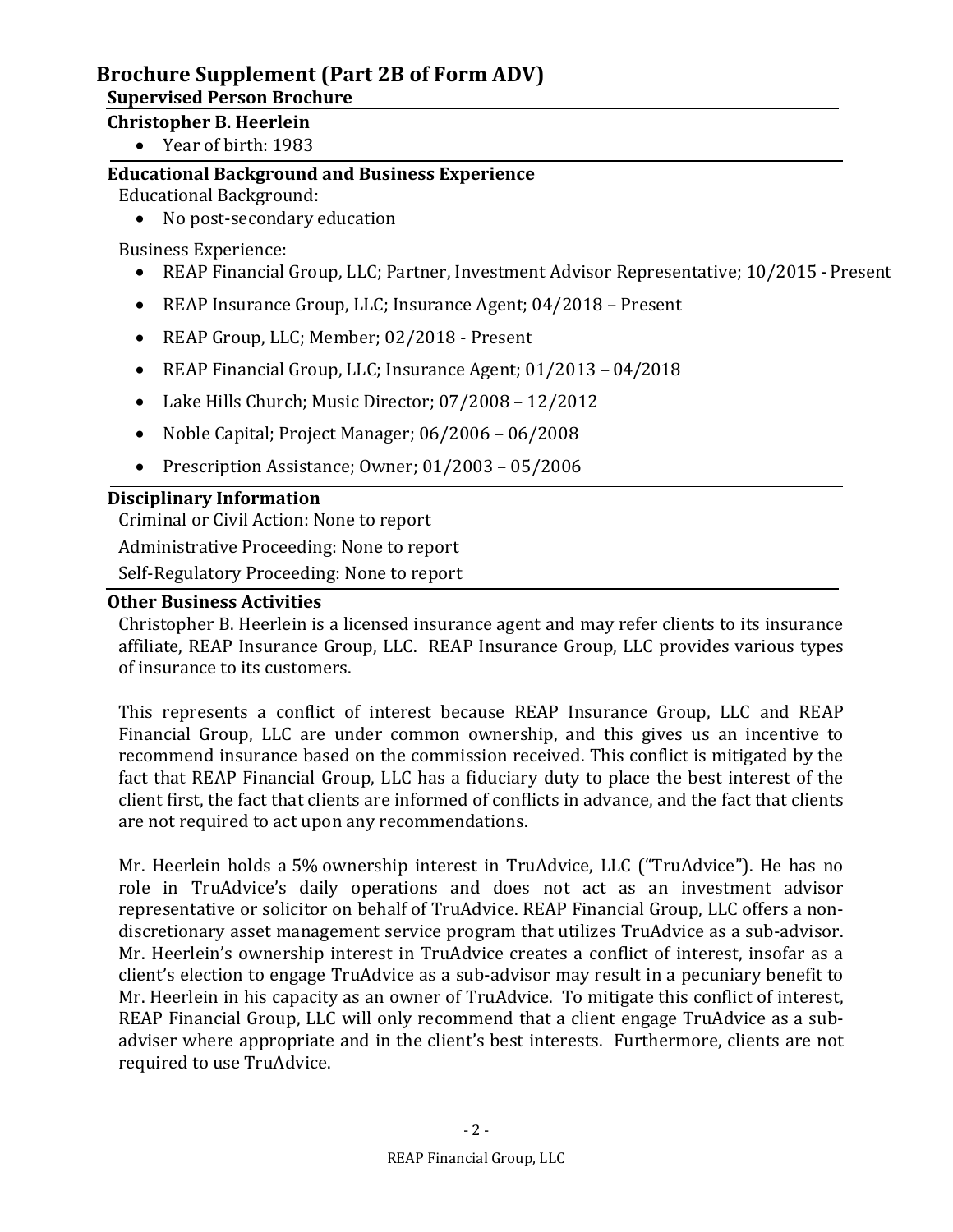Mr. Heerlein is also part owner of Reap Group, LLC, the holding company that owns REAP Financial Group, LLC and REAP Insurance Group, LLC.

#### **Additional Compensation and Performance‐based Fees**

Christopher B. Heerlein does not receive economic benefits, sales awards, or other compensation from outside parties in connection with providing advisory services to clients but may receive compensation for insurance sales. He may also receive revenue sharing for servicing client accounts and bonus compensation for new clients.

#### **Supervision**

.

Christopher B. Heerlein is supervised by Hannah Heerlein, one of the firm's Co-Founders. Either Hannah Heerlein or Jessica Hinson, the firm's Chief Compliance Officer, can be contacted at 512-249-7300 regarding the activities of Mr. Heerlein.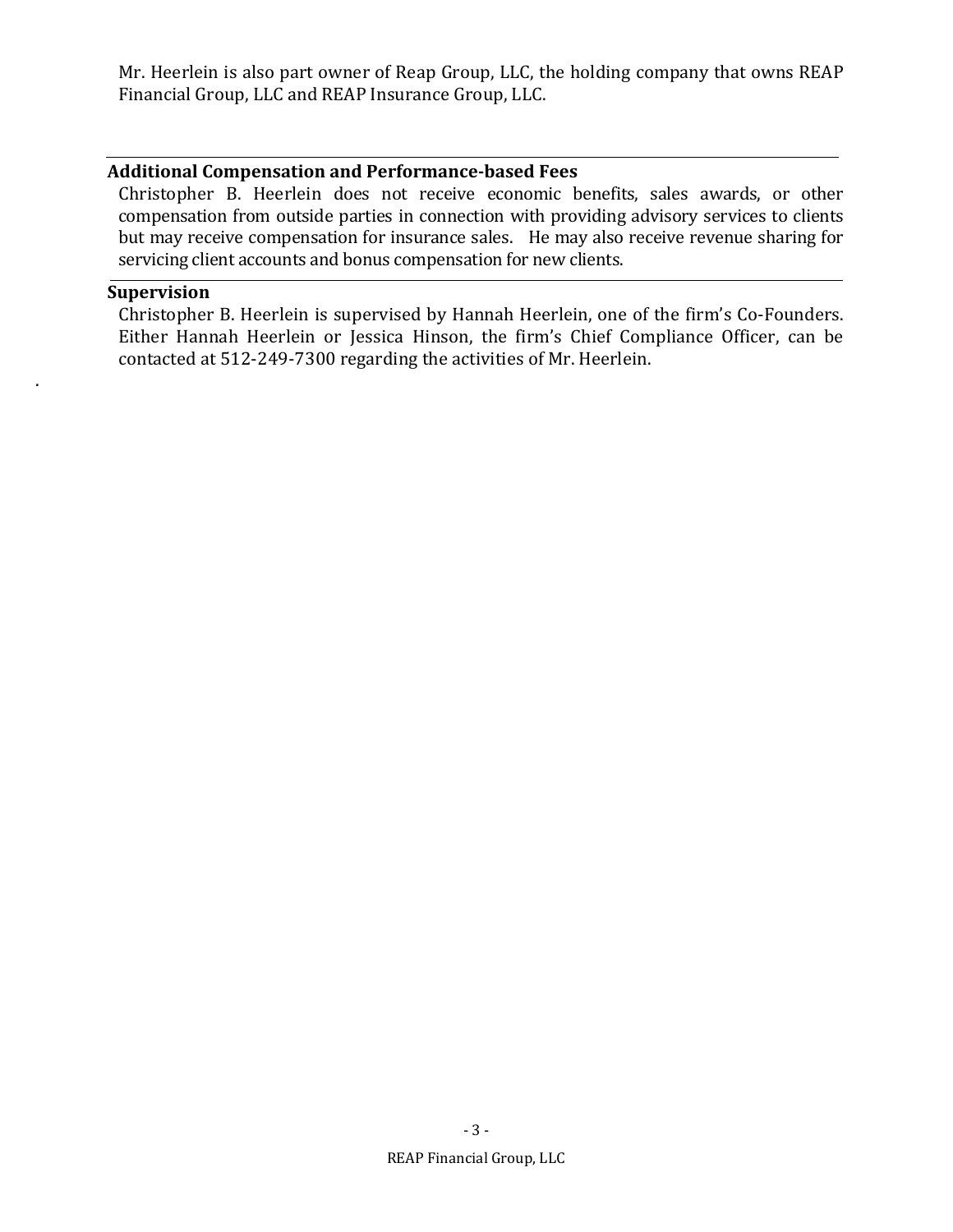Sandra K. Newman, CRPC®

# **REAP Financial Group, LLC**

**Office Address:** 9414 Anderson Mill Road Suite 100 Austin, TX 78729

> Tel: 512-249-7300 Fax: 888-812-7327

admin@reapfinancial.com

This brochure supplement provides information about Sandra K. Newman and supplements the REAP Financial Group, LLC's brochure. You should have received a copy of that brochure. Please contact Jessica Hinson if you did not receive the brochure or if you have any questions about the contents of this supplement.

Additional information about Sandra K. Newman (CRD #5357384) is available on the SEC's website at www.adviserinfo.sec.gov.

April 21, 2022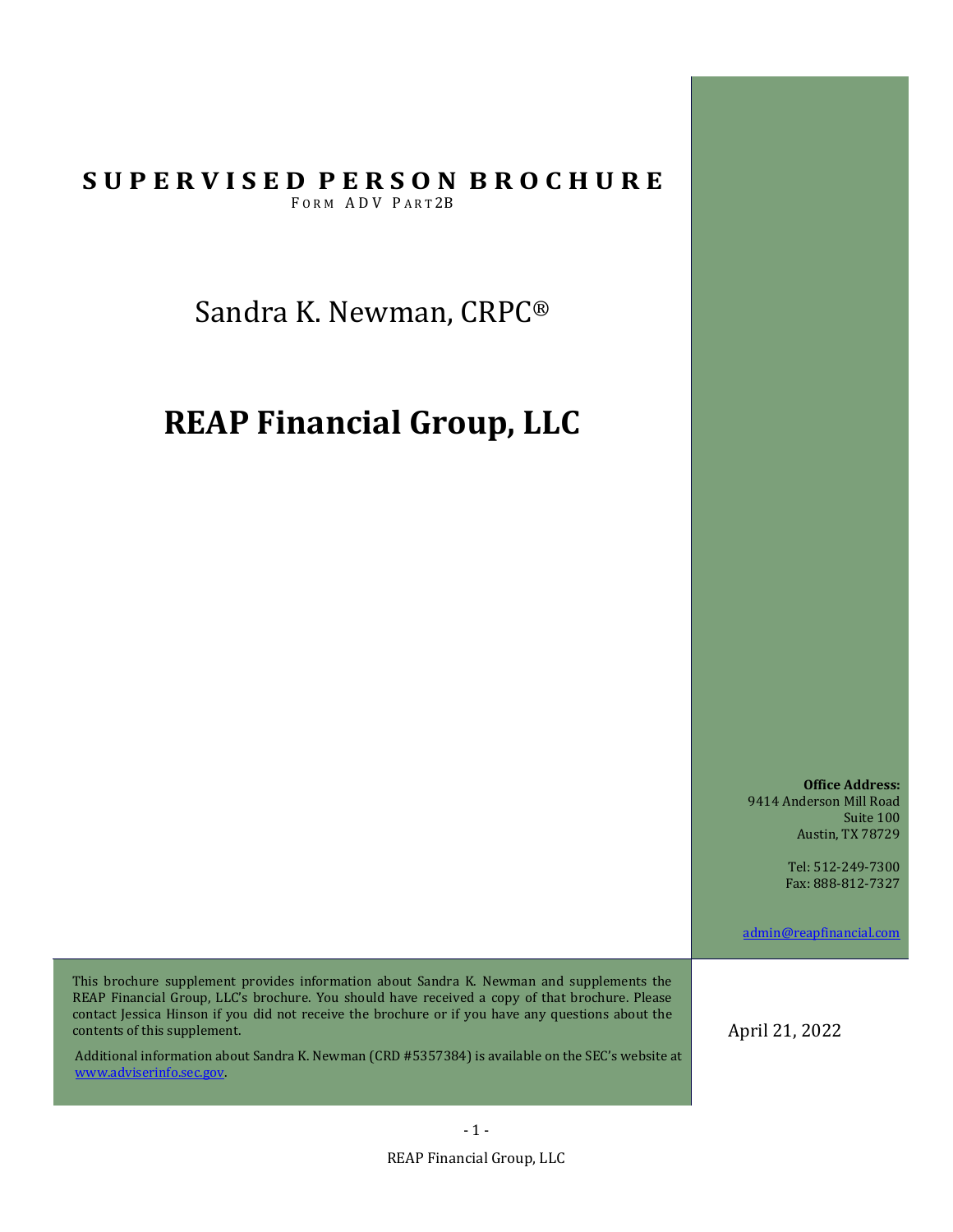## **Supervised Person Brochure**

## **Sandra K. Newman, CRPC®**

Year of birth: 1954

# **Educational Background and Business Experience**

Educational Background:

Attended Indiana University – no degree

Business Experience:

- REAP Financial Group, LLC; Co-Founder/Investment Advisor Representative; 01/2008 - Present
- REAP Insurance Group, LLC; Insurance Agent; 04/2018 Present
- REAP Group, LLC; Member 02/2018 Present
- REAP Financial Group, LLC; Insurance Agent; 01/2008 04/2018
- Senior Financial Planning; Owner/Insurance Agent; 04/2004 to 01/2008
- Self-employed; Independent Insurance Agent; 12/1989 to 04/2003

## **Professional Certifications**

Employees have earned certifications and credentials that are required to be explained in further detail.

Chartered Retirement Planning CounselorSM (CRPC®): Chartered Retirement Planning Counselor is a designation granted by the College for Financial Planning. CRPC® certification requirements:

- Successfully complete the program
- Pass the final exam
- Comply with the Code of Ethics
- When you achieve your CRPC® designation, you must complete 16 hours of continuing education
- Reaffirm to abide by the Standards of Professional Conduct
- Pay a biennial renewal fee

## **Disciplinary Information**

None to report.

## **Other Business Activities**

Sandra K. Newman is insurance licensed and may refer clients to its insurance affiliate, REAP Insurance Group, LLC. REAP Insurance Group, LLC provides various types of insurance to its customers.

This represents a conflict of interest because REAP Insurance Group, LLC and REAP Financial Group, LLC are under common ownership, and this gives us an incentive to recommend insurance based on the commission received. This conflict is mitigated by the fact that REAP Financial Group, LLC has a fiduciary duty to place the best interest of the client first, the fact that clients are informed of conflicts in advance, and the fact that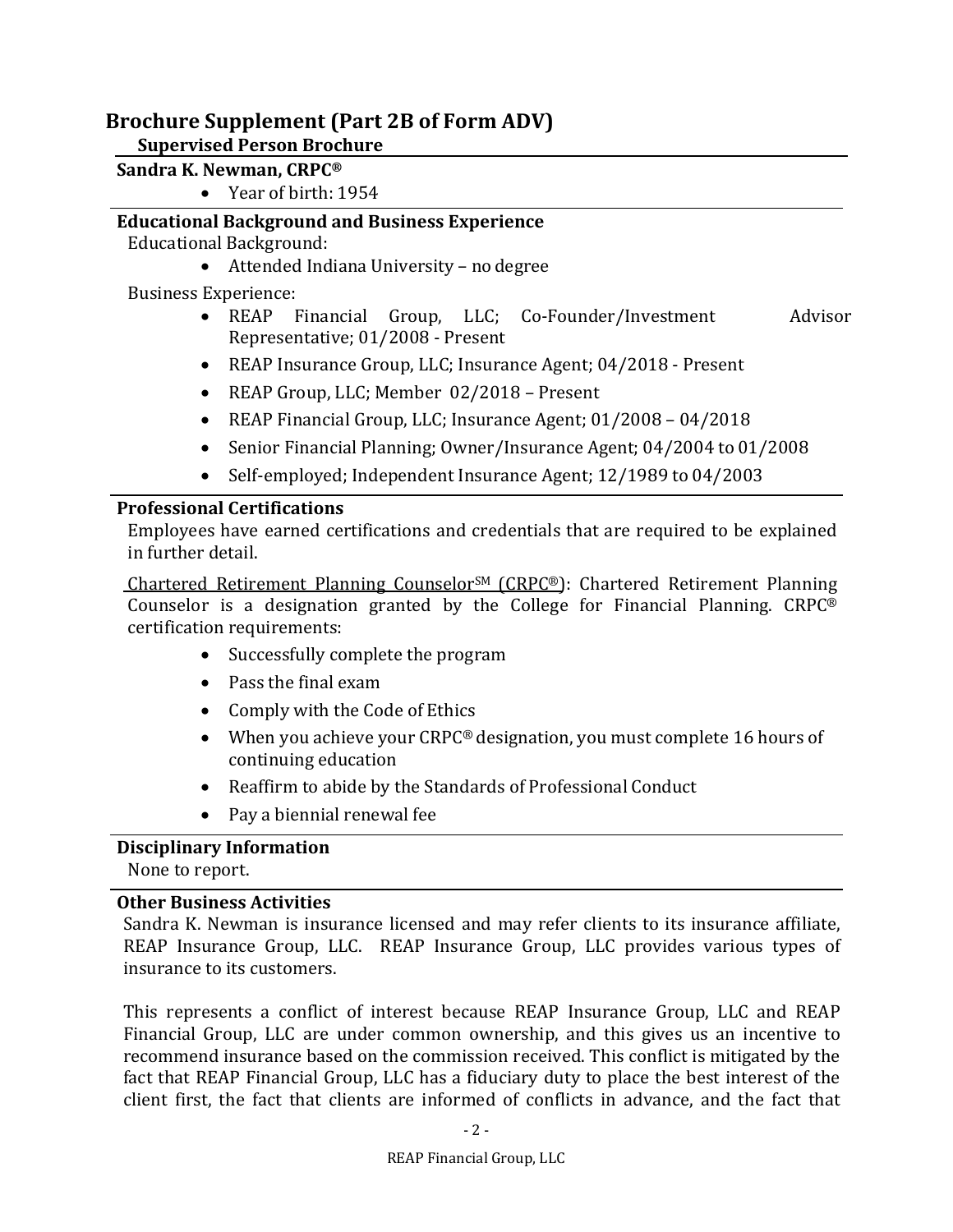clients are not required to act upon any recommendations.

Mr. Newman is also part owner of Reap Group, LLC, the holding company that owns REAP Financial Group, LLC and REAP Insurance Group, LLC.

#### **Additional Compensation and Performance‐based Fees**

Sandra K. Newman does not receive economic benefits, sales awards, or other compensation from outside parties in connection with providing advisory services to clients but may receive compensation for insurance sales. She may also receive revenue sharing for servicing client accounts and bonus compensation for new clients.

#### **Supervision**

Sandra K. Newman is one of the firm's Co-Founder's and consequently does not report to a supervisor. Either Hannah Heerlein or Jessica Hinson, the firm's Chief Compliance Officer, can be contacted at 512-249-7300 regarding the activities of Ms. Newman.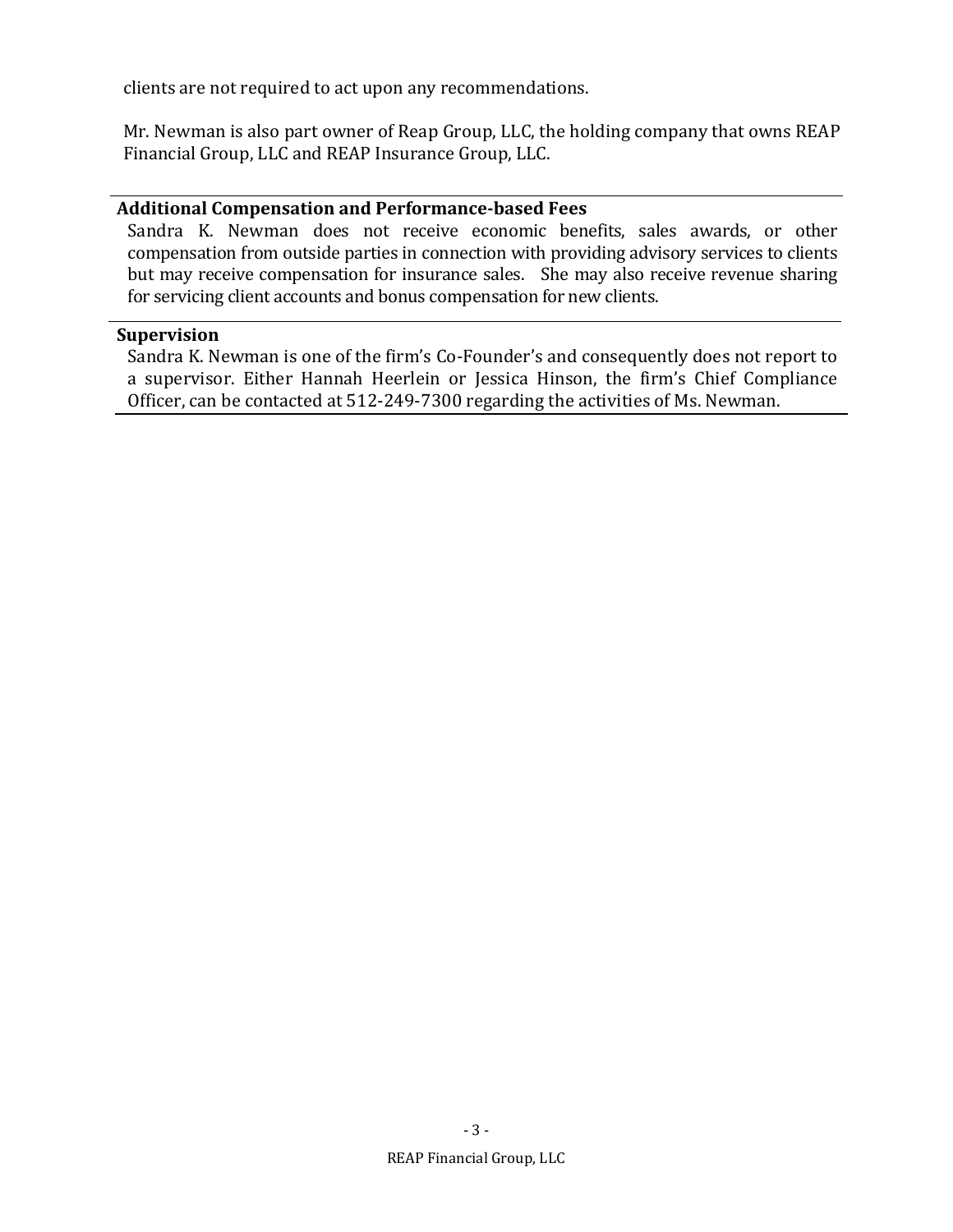Leah Joy Newman

# **REAP Financial Group, LLC**

**Office Address:** 9414 Anderson Mill Road Suite 100 Austin, TX 78729

> Tel: 512-249-7300 Fax: 888-812-7327

lnewman@reapfinancial.com

This brochure supplement provides information about Leah J. Newman and supplements the REAP Financial Group, LLC's brochure. You should have received a copy of that brochure. Please contact Jessica Hinson if you did not receive the brochure or if you have any questions about the contents of this supplement.

Additional information about Leah J. Newman (CRD# 5357335) is available on the SEC's website at www.adviserinfo.sec.gov.

**April 21, 2022**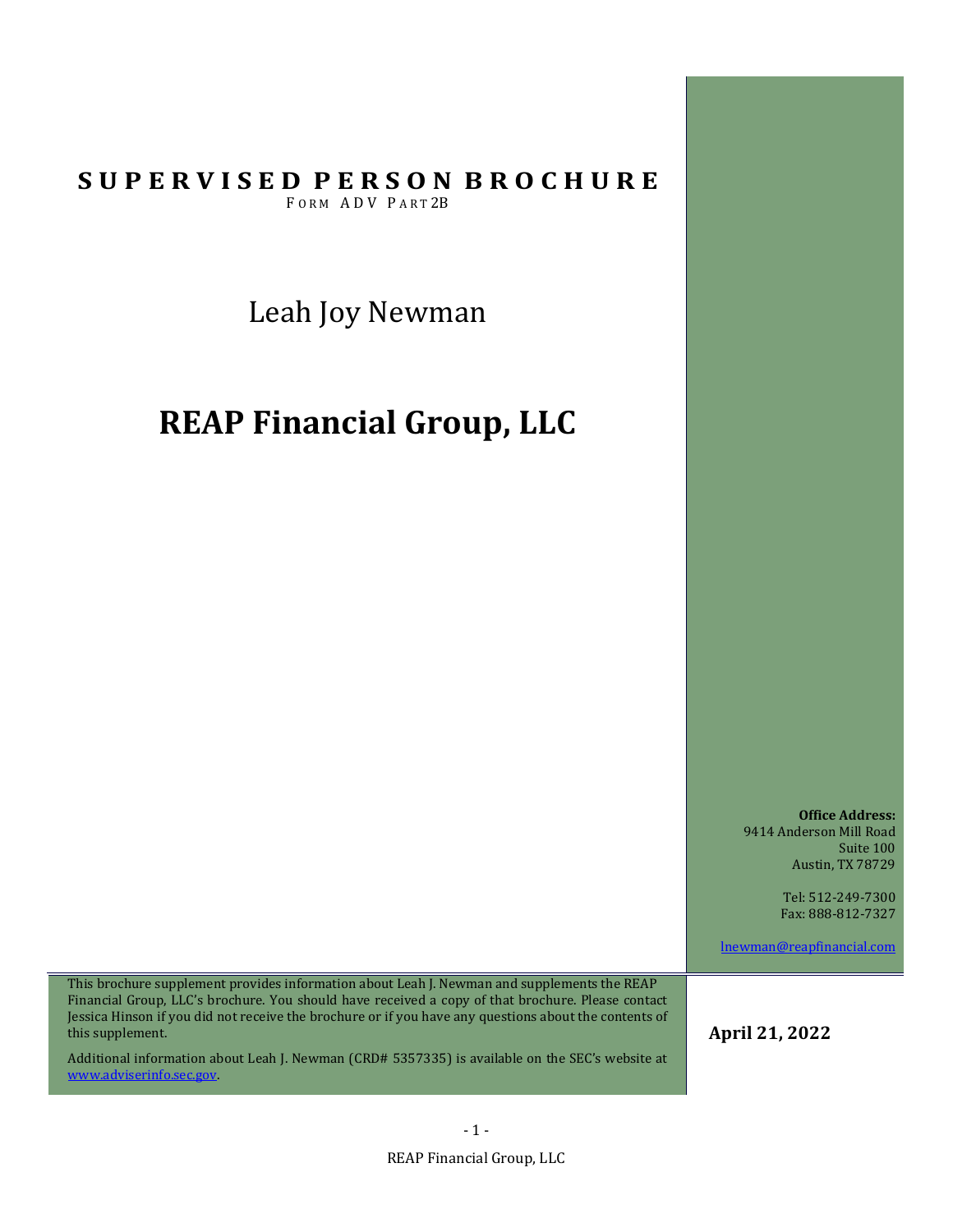## **Supervised Person Brochure**

#### **Leah J. Newman**

Year of birth: 1975

## **Educational Background and Business Experience**

Educational Background:

• No post-secondary education

Business Experience:

- REAP Financial Group, LLC; Investment Advisor Representative; 09/2016 Present
- REAP Insurance Group, LLC; Insurance Agent; 04-2018 Present
- REAP Financial Group, LLC; Insurance Agent; 03/2016 04/2018
- Allied Wealth Management; Owner; 06/2003 01/2017
- Allied Wealth Management; Insurance Agent; 06/2003 02/2016

## **Disciplinary Information**

Criminal or Civil Action: None to report in the last 10 years. Administrative Proceeding: None to report. Self-Regulatory Proceeding: None to report.

## **Other Business Activities**

Leah J. Newman is a licensed insurance agent and may refer clients to its insurance affiliate, REAP Insurance Group, LLC. REAP Insurance Group, LLC provides various types of insurance to its customers.

This represents a conflict of interest because REAP Insurance Group, LLC and REAP Financial Group, LLC are under common ownership, and this gives us an incentive to recommend insurance based on the commission received. This conflict is mitigated by the fact that REAP Financial Group, LLC has a fiduciary duty to place the best interest of the client first, the fact that clients are informed of conflicts in advance, and the fact that clients are not required to act upon any recommendations.

## **Additional Compensation and Performance‐based Fees**

Leah J. Newman does not receive economic benefits, sales awards, or other compensation from outside parties in connection with providing advisory services to clients but may receive compensation for insurance sales. She may also receive revenue sharing for servicing client accounts and bonus compensation for new clients.

## **Supervision**

Leah J. Newman is supervised by Hannah Heerlein, one of the firm's Co-Founders. Either Hannah Heerlein or Jessica Hinson, the firm's Chief Compliance Officer, can be contacted at 512-249-7300 regarding the activities of Ms. Newman.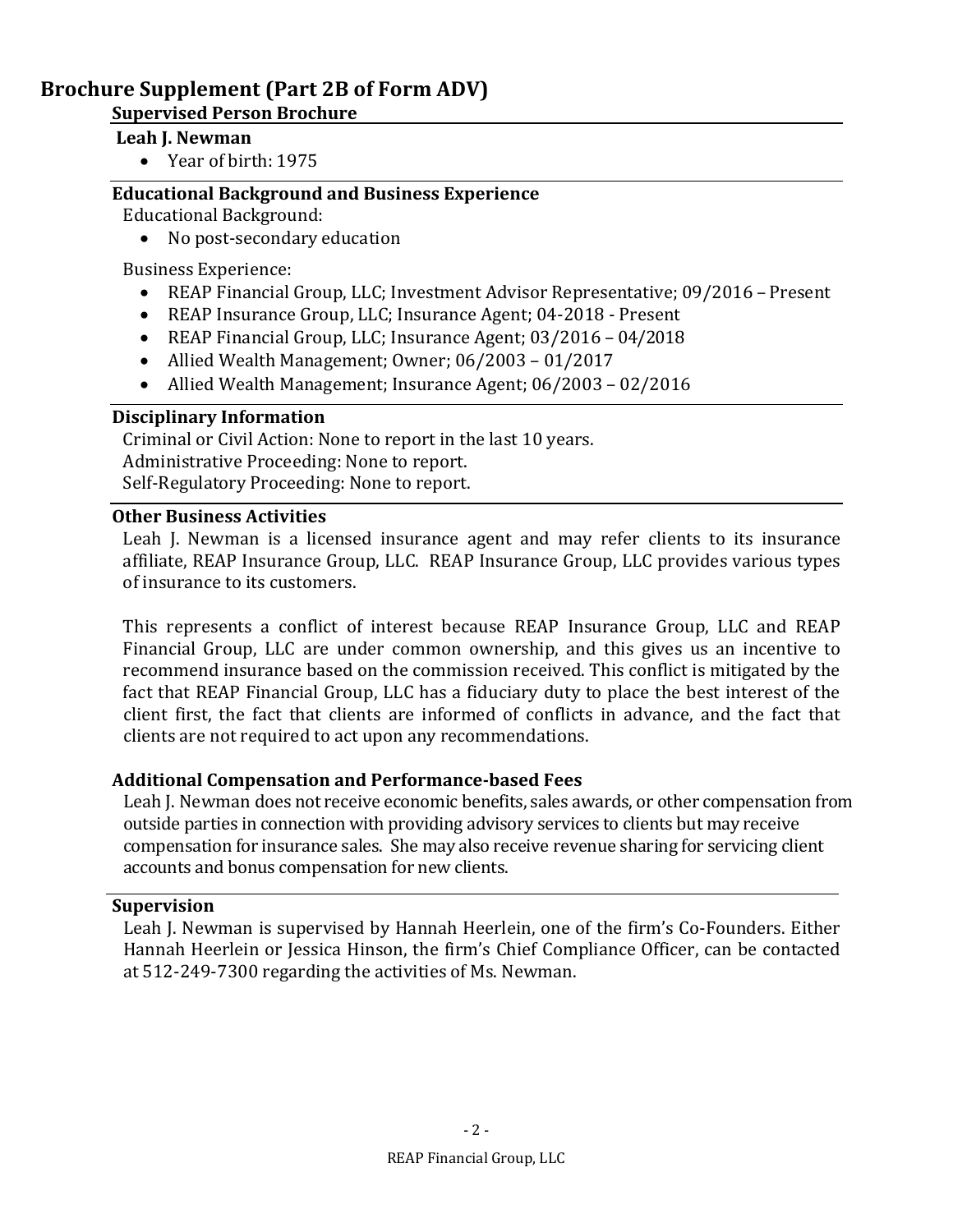Hannah S. Heerlein, CRPC®

# **REAP Financial Group, LLC**

**Office Address:** 9414 Anderson Mill Road Suite 100 Austin, TX 78729

> Tel: 512-249-7300 Fax: 888-812-7327

admin@reapfinancial.com

This brochure supplement provides information about Hannah S. Heerlein and supplements the REAP

Financial Group, LLC's brochure. You should have received a copy of that brochure. Please contact Jessica Hinson if you did not receive the brochure or if you have any questions about the contents of this supplement.

Additional information about Hannah S. Heerlein (CRD #5743423) is available on the SEC's website at www.adviserinfo.sec.gov

**April 21, 2022** 

REAP Financial Group, LLC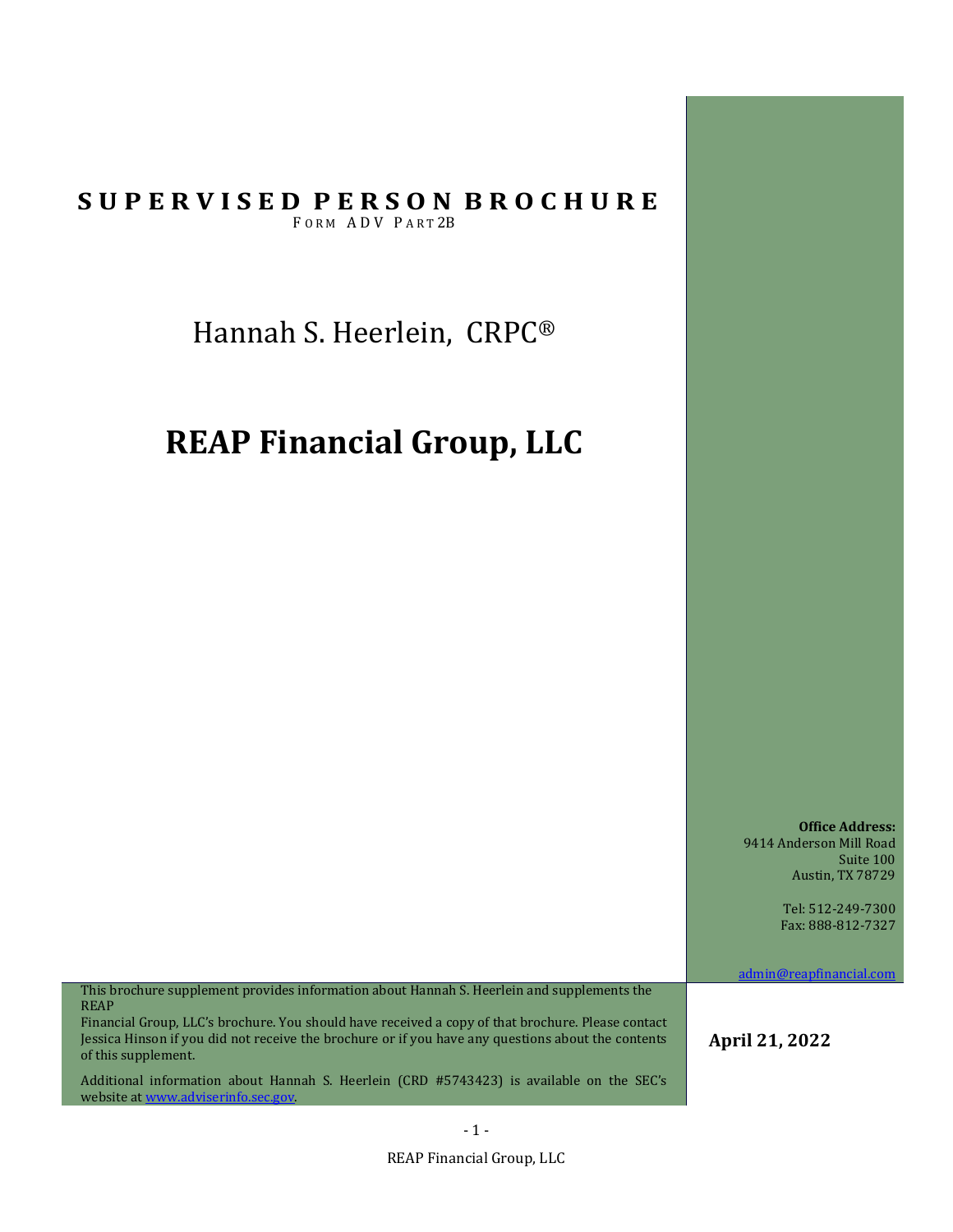## **Supervised Person Brochure**

## **Hannah S. Heerlein**

Year of birth: 1981

## **Educational Background and Business Experience**

Educational Background:

- Attended Austin Community College no degree
- Attended Bible College VLI from 2000 to 2002 no degree

Business Experience:

- REAP Financial Group, LLC; Co-Founder/Investment Advisor Representative; 02/2008 to Present
- REAP Insurance Group, LLC; Insurance Agent; 04/2018 to Present
- REAP Group, LLC; Member; 02/2018 to Present
- REAP Financial Group, LLC; Insurance Agent; 02/2008 to 04/2018
- Noble Capital; Operations/Investor Relations; 04/2005 to 02/2008
- Prescription Assistance; Owner; 01/2001 to 04/2005

## **Professional Certifications**

Employees have earned certifications and credentials that are required to be explained in further detail.

Chartered Retirement Planning CounselorSM (CRPC®): Chartered Retirement Planning Counselor is a designation granted by the College for Financial Planning. CRPC® certification requirements:

- Successfully complete the program
- Pass the final exam
- Comply with the Code of Ethics
- When you achieve your CRPC® designation, you must complete 16 hours of continuing education
- Reaffirm to abide by the Standards of Professional Conduct
- Pay a biennial renewal fee

## **Disciplinary Information**

None to report.

## **Other Business Activities**

Hannah H. Heerlein is a licensed insurance agent and may refer clients to its insurance affiliate, REAP Insurance Group, LLC. REAP Insurance Group, LLC provides various types of insurance to its customers.

This represents a conflict of interest because REAP Insurance Group, LLC and REAP Financial Group, LLC are under common ownership, and this gives us an incentive to recommend insurance based on the commission received. This conflict is mitigated by the fact that REAP Financial Group, LLC has a fiduciary duty to place the best interest of the client first, the fact that clients are informed of conflicts in advance, and the fact that clients are not required to act upon any recommendations.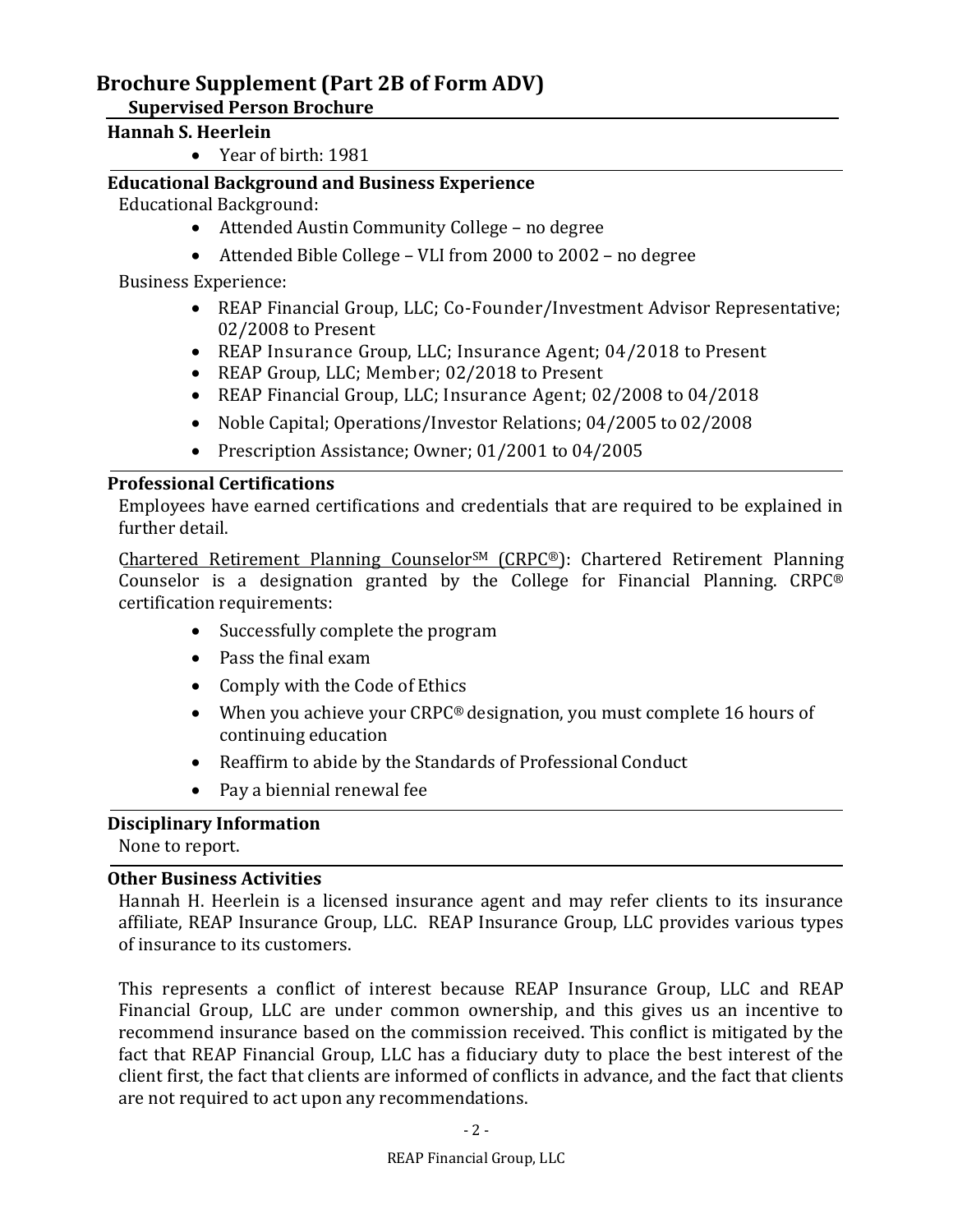Ms. Heerlein is also part owner of Reap Group, LLC, the holding company that owns REAP Financial Group, LLC and REAP Insurance Group, LLC.

#### **Additional Compensation and Performance‐based Fees**

Hannah S. Heerlein does not receive economic benefits, sales awards, or other compensation from outside parties in connection with providing advisory services to clients but may receive compensation for insurance sales. She may also receive revenue sharing for servicing client accounts and bonus compensation for new clients.

#### **Supervision**

Hannah S. Heerlein is one of the firm's Co-Founders and consequently does not report to a supervisor. Jessica Hinson, the firm's Chief Compliance Officer, can be contacted at 512- 249-7300 regarding the activities of Ms. Heerlein.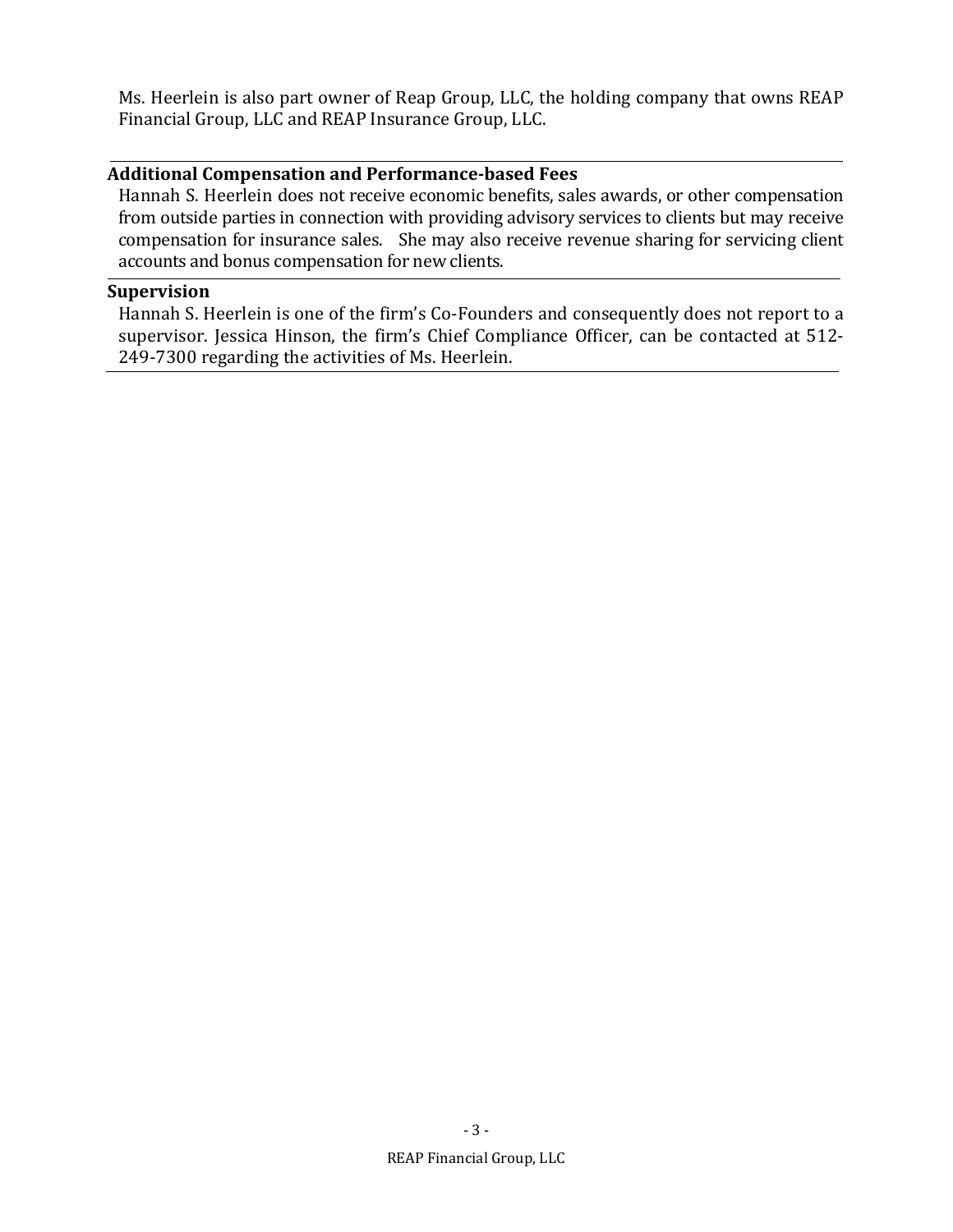Christopher John Hundl

# **REAP Financial Group, LLC**

**Office Address:** 9414 Anderson Mill Road Suite 100 Austin, TX 78729

> Tel: 512-249-7300 Fax: 888-812-7327

msilva@reapfinancial.com

This brochure supplement provides information about Christopher J. Hundl and supplements the REAP Financial Group, LLC's brochure. You should have received a copy of that brochure. Please contact Jessica Hinson if you did not receive the brochure or if you have any questions about the contents of this supplement.

Additional information about Christopher J. Hundl (CRD# 5306758) is available on the SEC's website at www.adviserinfo.sec.gov.

**April 21, 2022**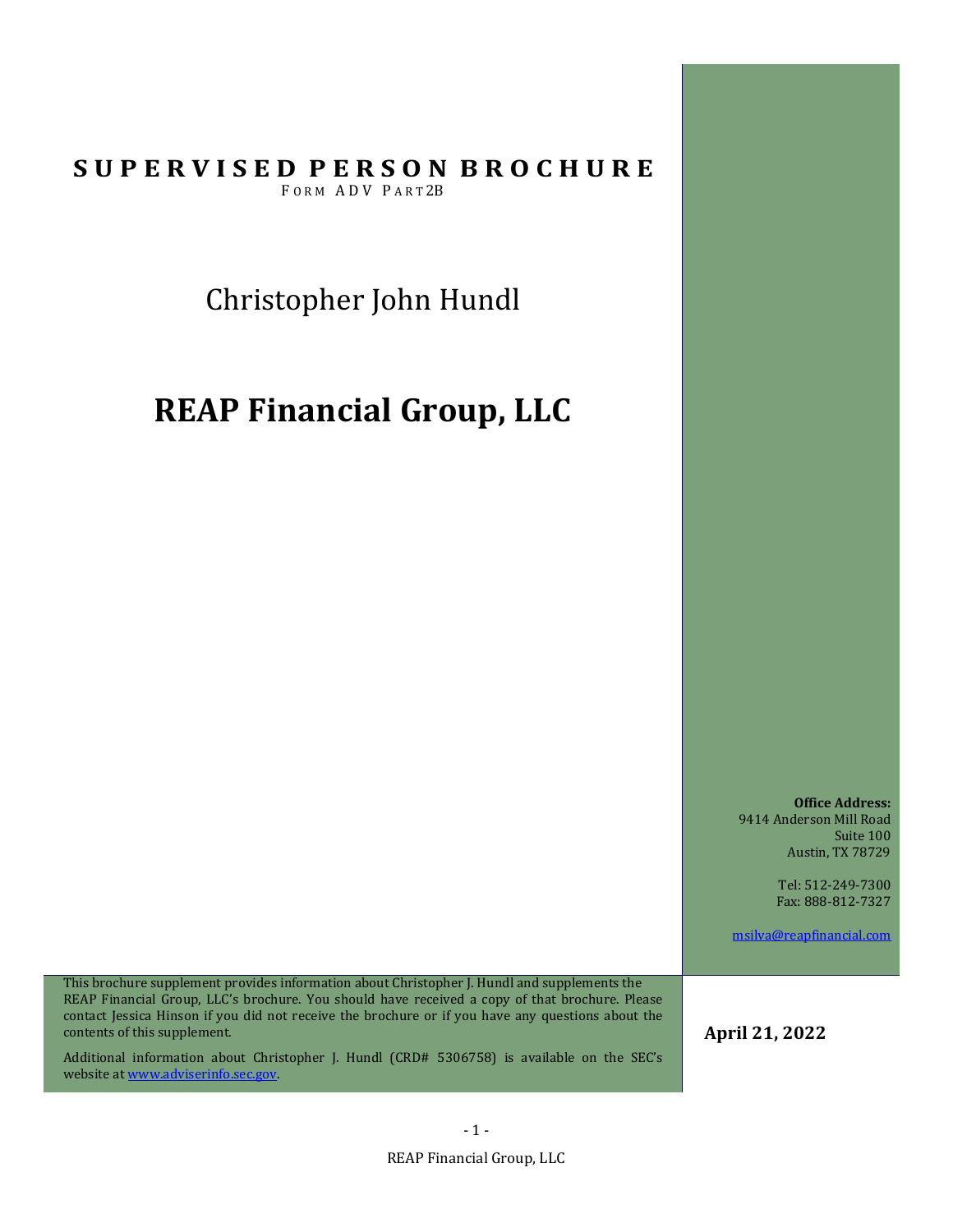## **Supervised Person Brochure**

## **Christopher J. Hundl**

Year of birth: 1984

## **Educational Background and Business Experience**

Educational Background:

B.S. Degree in Mathematics, University of Texas at Austin, 2007

Business Experience:

- REAP Financial Group, LLC; Investment Advisor Representative; 01/2018 to Present
- REAP Insurance Group, LLC; Insurance Agent; 04/2018 Present
- Financial Integrated Solutions, LLC; Associate; 09/2016 –01/2018
- NY Life Securities, LLC; Registered Representative; 01/2010 01/2018
- Financial Integrated Solutions; Director of Operations/Registered Service Assistant; 03/2013 – 09/2016
- Integrated Wealth Strategies/Mark McAdams; Service Assistant; 01/2008 03/2013
- New York Life Insurance Co.; Agent; 03/2007 01/2008
- NY Life Securities; Registered Representative; 03/2007 01/2008

## **Disciplinary Information**

Criminal or Civil Action: None to report

Administrative Proceeding: None to report

Self-Regulatory Proceeding: None to report

## **Other Business Activities**

Christopher J. Hundl is a licensed insurance agent and may refer clients to its insurance affiliate, REAP Insurance Group, LLC. REAP Insurance Group, LLC provides various types of insurance to its customers.

This represents a conflict of interest because REAP Insurance Group, LLC and REAP Financial Group, LLC are under common ownership, and this gives us an incentive to recommend insurance based on the commission received. This conflict is mitigated by the fact that REAP Financial Group, LLC has a fiduciary duty to place the best interest of the client first, the fact that clients are informed of conflicts in advance, and the fact that clients are not required to act upon any recommendations.

## **Additional Compensation and Performance‐based Fees**

Christopher J. Hundl does not receive economic benefits, sales awards, or other compensation from outside parties in connection with providing advisory services to clients but may receive compensation for insurance sales. He may also receive revenue sharing for servicing client accounts and bonus compensation for new clients.

## **Supervision**

Christopher J. Hundl is supervised by Hannah Heerlein, one of the firm's Co-Founders. Either Hannah Heerlein or Jessica Hinson, the firm's Chief Compliance Officer, can be contacted at 512-249-7300 regarding the activities of Mr. Hundl.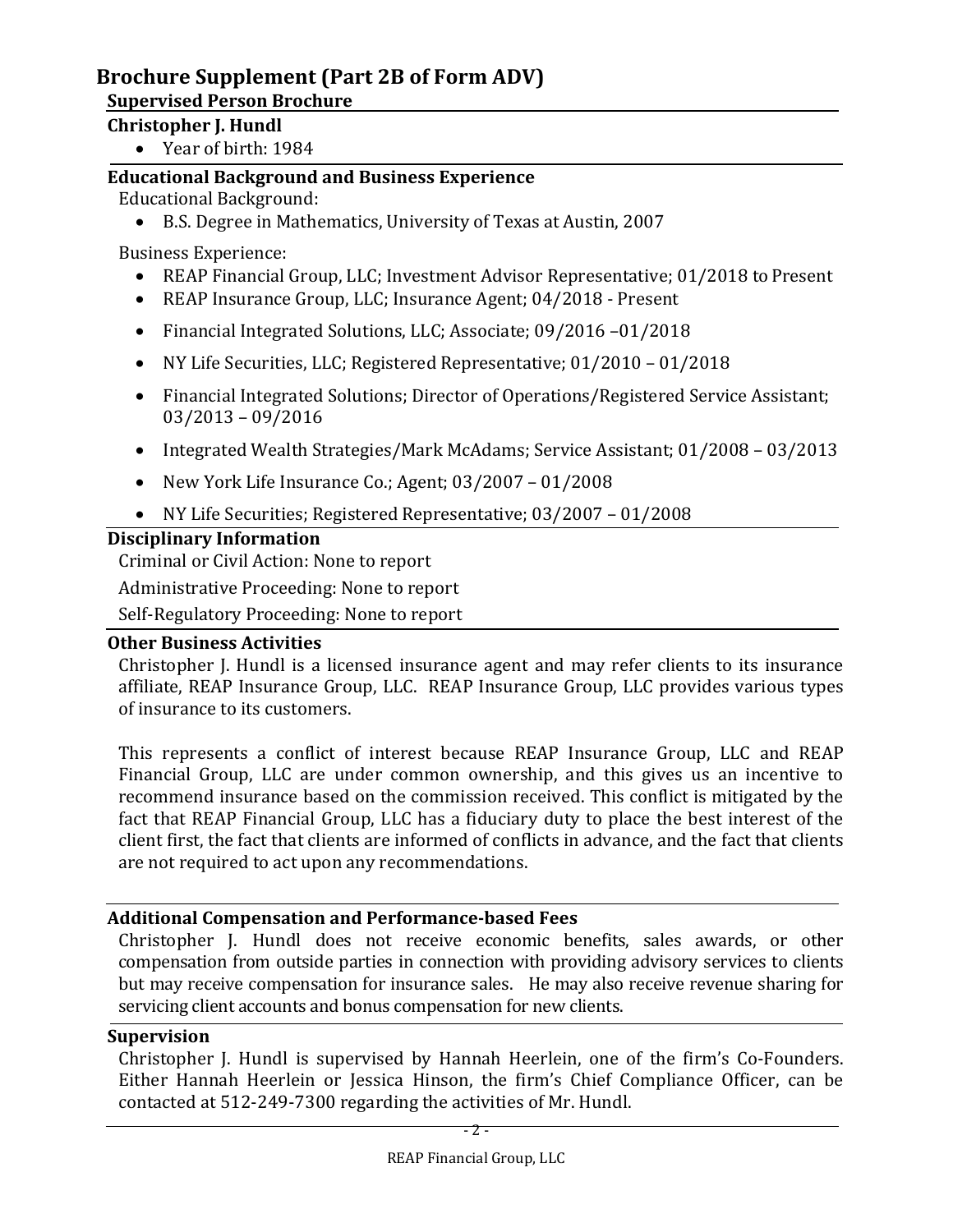Justin Blake Saffle

# **REAP Financial Group, LLC**

**Office Address:** 9414 Anderson Mill Road Suite 100 Austin, TX 78729

> Tel: 512-249-7300 Fax: 888-812-7327

dlopez@reapfinancial.com

This brochure supplement provides information about Justin B. Saffle and supplements the REAP Financial Group, LLC's brochure. You should have received a copy of that brochure. Please contact Jessica Hinson if you did not receive the brochure or if you have any questions about the contents of this supplement.

Additional information about Justin B. Saffle (CRD# 5917156) is available on the SEC's website at www.adviserinfo.sec.gov.

**April 21, 2022**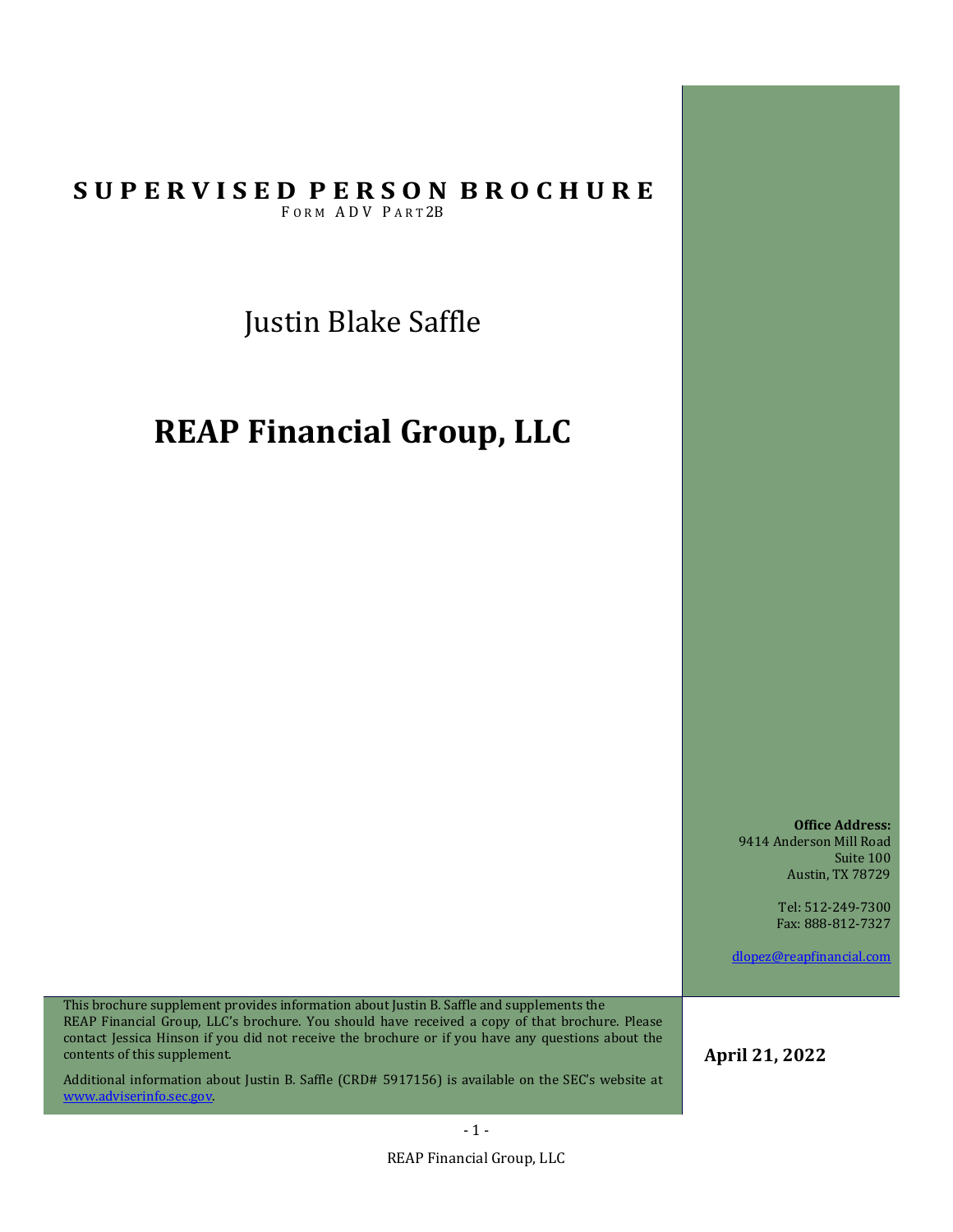## **Supervised Person Brochure**

## **Justin B. Saffle**

Year of birth: 1985

## **Educational Background and Business Experience**

Educational Background:

University of North Texas – 2003 to 2007 – Bachelor of Applied Arts & Sciences

Business Experience:

- REAP Financial Group, LLC; Investment Advisor Representative; 05/2019 Present
- REAP Insurance Group, LLC; Insurance Agent; 05/2019 Present
- Charles Schwab Bank; Dual Employee; 01/2013 –04/2019
- Charles Schwab & Co. Inc.; Sr. Specialist Investor Development; 04/2011 –04/2019
- Nationstar Mortgage LLC; Loss Mitigation Specialist; 12/2008 01/2011
- TIAA-CREF; Asset Transfer Coordinator; 08/2007 12/2008

## **Disciplinary Information**

Criminal or Civil Action: None to report

Administrative Proceeding: None to report

Self-Regulatory Proceeding: None to report

## **Other Business Activities**

Justin B. Saffle is a licensed insurance agent and may refer clients to its insurance affiliate, REAP Insurance Group, LLC. REAP Insurance Group, LLC provides various types of insurance to its customers.

This represents a conflict of interest because REAP Insurance Group, LLC and REAP Financial Group, LLC are under common ownership, and this gives us an incentive to recommend insurance based on the commission received. This conflict is mitigated by the fact that REAP Financial Group, LLC has a fiduciary duty to place the best interest of the client first, the fact that clients are informed of conflicts in advance, and the fact that clients are not required to act upon any recommendations.

## **Additional Compensation and Performance‐based Fees**

Justin B. Saffle does not receive economic benefits, sales awards, or other compensation from outside parties in connection with providing advisory services to clients but may receive compensation for insurance sales. He may also receive revenue sharing for servicing client accounts and bonus compensation for new clients.

## **Supervision**

Justin B. Saffle is supervised by Hannah Heerlein, one of the firm's Co-Founders. Either Hannah Heerlein or Jessica Hinson, the firm's Chief Compliance Officer, can be contacted at 512-249-7300 regarding the activities of Mr. Saffle.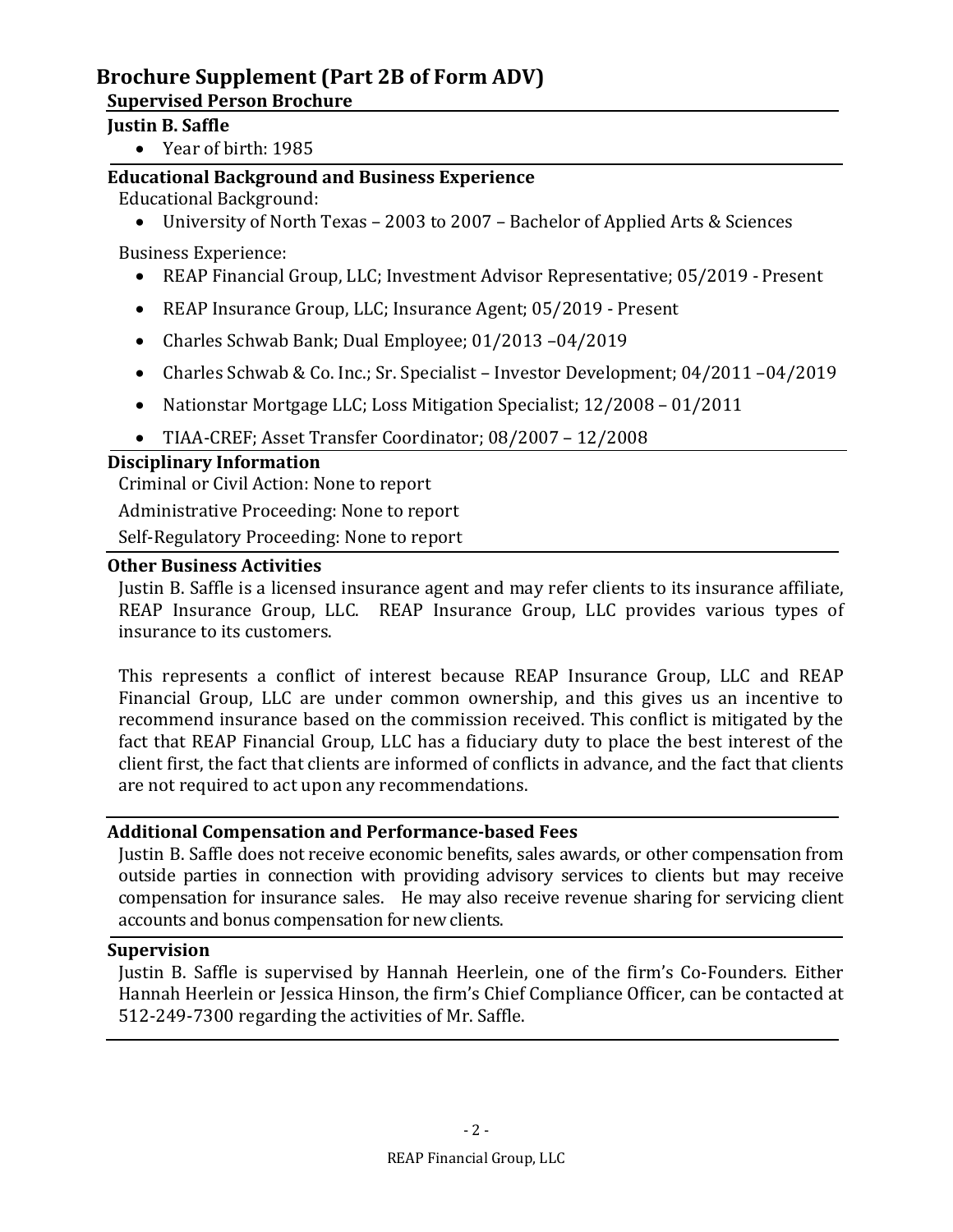Scott M. Leger

# **REAP Financial Group, LLC**

**Office Address:** 9414 Anderson Mill Road Suite 100 Austin, TX 78729

> Tel: 512-249-7300 Fax: 888-812-7327

dlopez@reapfinancial.com

This brochure supplement provides information about Scott M. Leger and supplements the REAP Financial Group, LLC's brochure. You should have received a copy of that brochure. Please contact Jessica Hinson if you did not receive the brochure or if you have any questions about the contents of this supplement.

Additional information about Scott M. Leger (CRD# 7446970) is available on the SEC's website at www.adviserinfo.sec.gov.

**April 21, 2022**